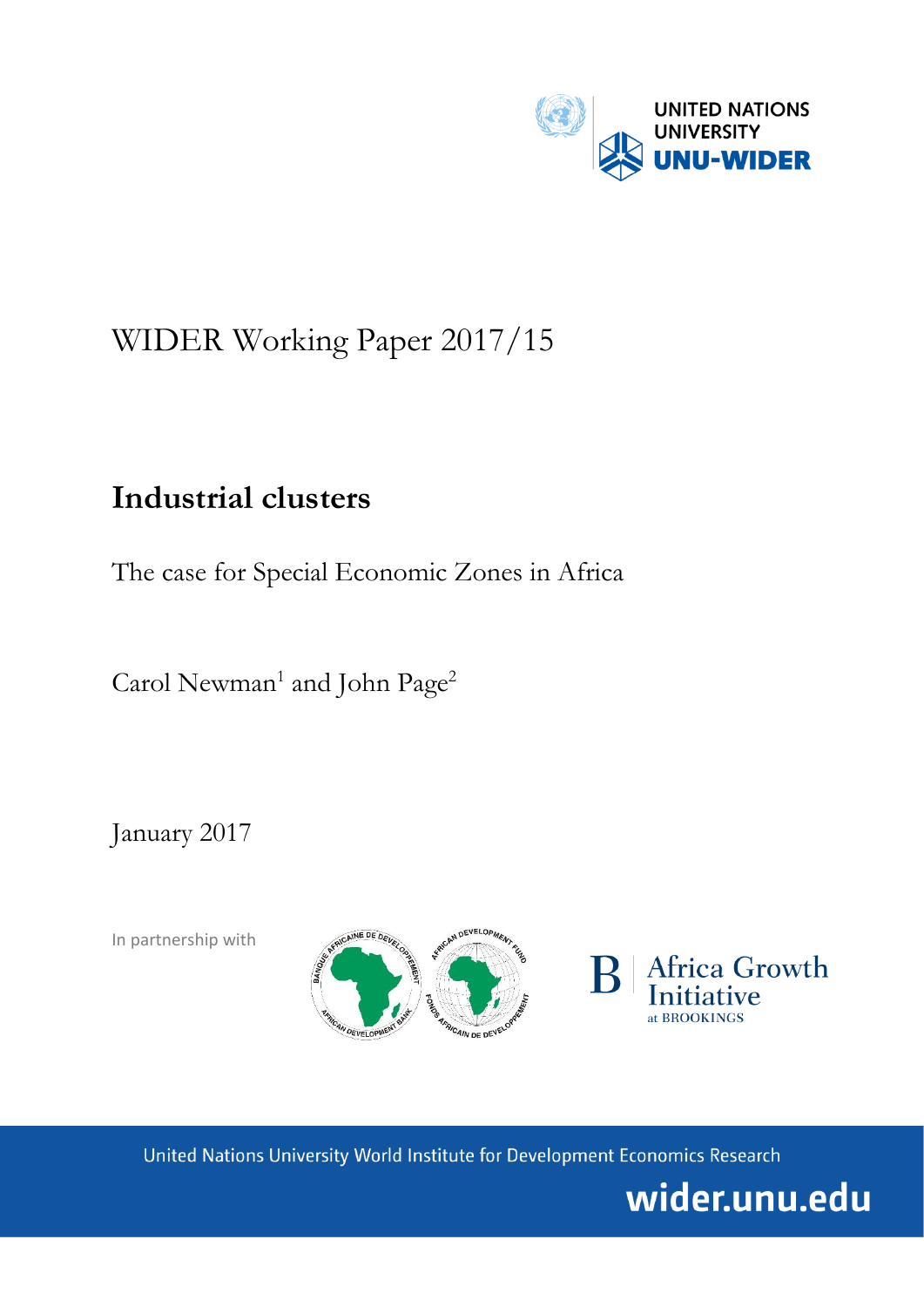**Abstract:** Firms tend to cluster in close geographic proximity to each other to benefit from reduced transport costs, shared inputs, and productivity spillovers due to learning and technology transfers. Evidence from low-income countries suggests that such agglomeration economies may be substantial in endogenously formed clusters. This raises the question of whether spatial industrial policies can be designed to facilitate clustering. In this paper, we consider the case for creating Special Economic Zones (SEZs) in Africa. We document at the country level the state of current SEZ programmes and the policy measures in place for their promotion. We give an overview of the evidence on their success and provide a set of policy recommendations to improve SEZs performance.

**Keywords:** agglomeration, Special Economic Zones, spatial industrial policy, Africa **JEL classification:** O14, O25

**Acknowledgements:** The paper was prepared as part of the UNU-WIDER research programme entitled 'Learning to compete (L2C)'. Our thanks to Kit Mattock and Cliona Mhogain for excellent research assistance. The usual caveats apply.

Copyright © UNU-WIDER 2017

Information and requests: publications@wider.unu.edu

ISSN 1798-7237 ISBN 978-92-9256-239-7

Typescript prepared by the Authors.

The Institute is funded through income from an endowment fund with additional contributions to its work programme from Denmark, Finland, Sweden, and the United Kingdom.

Katajanokanlaituri 6 B, 00160 Helsinki, Finland

The views expressed in this paper are those of the author(s), and do not necessarily reflect the views of the Institute or the United Nations University, nor the programme/project donors.

<sup>1</sup> Department of Economics, Trinity College Dublin, Ireland, corresponding author: [cnewman@tcd.ie;](mailto:cnewman@tcd.ie) <sup>2</sup> Brookings Institution, Washington, DC, United States.

This study has been prepared within the UNU-WIDER project on '[Learning to compete \(L2C\)](https://www.wider.unu.edu/node/388)—accelerating industrial [development in Africa](https://www.wider.unu.edu/node/388)'.

The United Nations University World Institute for Development Economics Research provides economic analysis and policy advice with the aim of promoting sustainable and equitable development. The Institute began operations in 1985 in Helsinki, Finland, as the first research and training centre of the United Nations University. Today it is a unique blend of think tank, research institute, and UN agency—providing a range of services from policy advice to governments as well as freely available original research.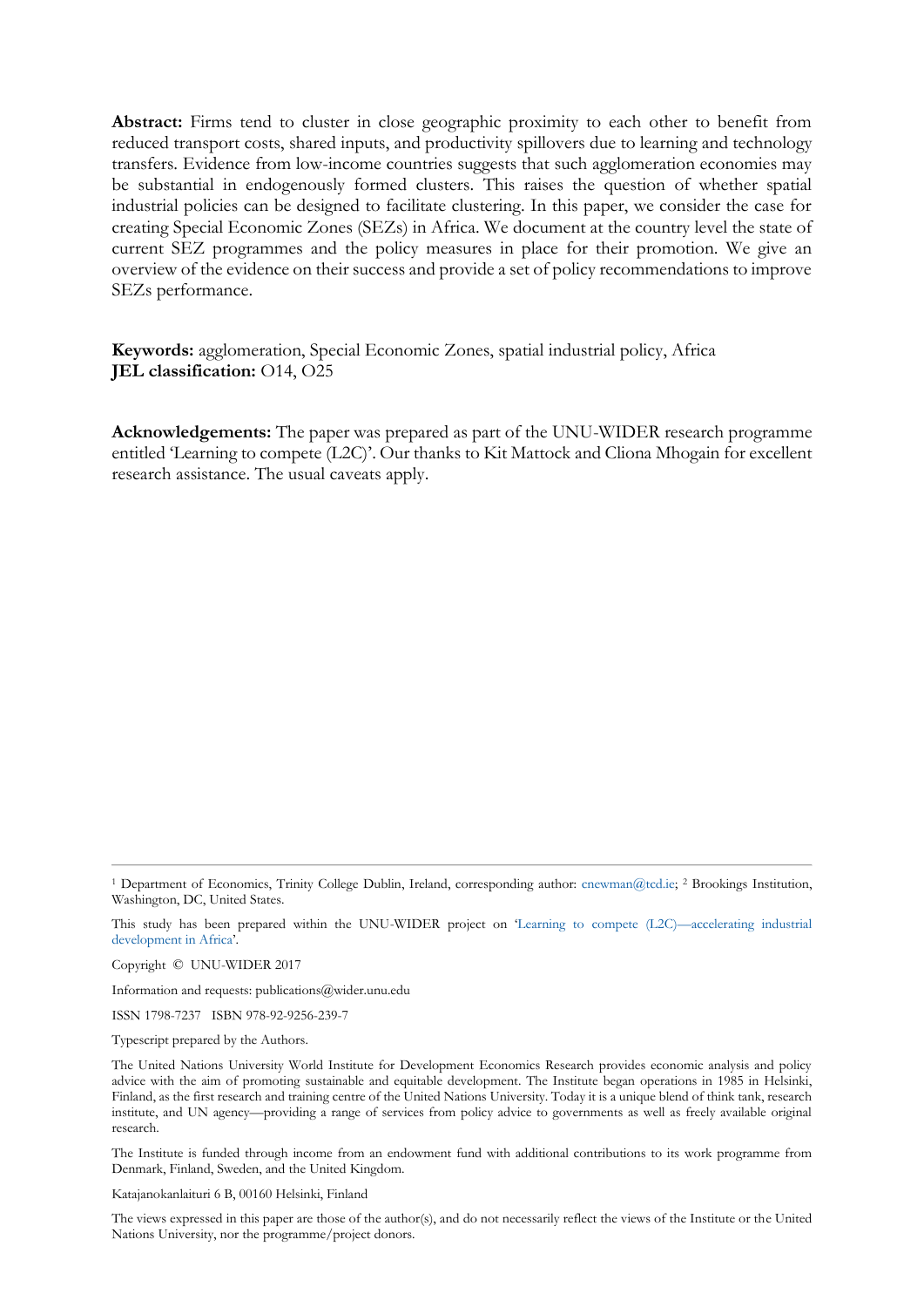## **1 Introduction**

Manufacturing and service industries tend to be highly geographically concentrated in cities and industrial clusters. This is the case in both developed and developing economies. In France, the United Kingdom, and the United States 75–95 per cent of industry is clustered or concentrated relative to overall economic activity (World Bank 2009). In Viet Nam, large firms are surrounded by thousands of small enterprises in two major industrial clusters near Hanoi and Ho Chi Minh City. Thousands of small metalworking firms are cluster together in the *Suame Magazine* near Kumasi in Ghana and Arusha, Tanzania is home to a number of clusters of furniture manufacturers.

Areas of dense economic activity tend to prosper while others are left behind, largely because of the existence of agglomeration economies; these are productivity benefits that emerge from firms locating near one another. The strong evidence of benefits associated with agglomeration suggests that spatial industrial policies that influence the location choice of firms could be an effective tool in accelerating the pace of industrialization in low-income countries. In this paper, we examine the case for one specific instrument of spatial industrial policy in sub-Saharan Africa (SSA) establishing well-functioning Special Economic Zones (SEZs).

Africa's failure to industrialize has been the subject of much debate over the last decade and recently has received major attention. Sustainable Development Goal 9—adopted at the urging of African delegations—aims to 'build resilient infrastructure, promote sustainable industrialization and foster innovation'. The new President of the African Development Bank has flagged industrial development as one of his 'high five' top priorities, and in its 2016 *Global Economic Prospects* report the World Bank advocates 'creating the conditions for a more competitive manufacturing sector' in Africa as a response to dependence on commodities. How low-income countries in Africa can push the pace of industrialization has become an important question for policy makers and donors, alike.

Newman et al. (2016a, 2016b) highlight a number of emerging opportunities for Africa to industrialize. Economic changes that are taking place in Asia create a window of opportunity for late-industrializers elsewhere to enter into global markets. Rising costs, particularly in China, growing domestic demand in Asia and China's focus on investment and trade with Africa, open up significant opportunities for industrializing African nations. Coupled with this is the fact that the nature of manufacturing itself is changing. An increasing share of global trade in industry is made up of tasks within a value chain rather than finished products. This offers late-industrializers the opportunity to specialize in tasks that suit their underlying capabilities.

To seize these opportunities African governments will need new approaches to industrial policy. In this paper, we consider the role of SEZs as an instrument of industrial development. Public policies to bring a critical mass of investors into SEZs are often a prerequisite to breaking into global markets in manufacturing. We begin in Section 2 by defining agglomeration in a general sense and provide theoretical arguments for why firms tend to naturally cluster together. Following this we present some of the empirical evidence for agglomeration in low and low-middle income countries, its drivers and the impact of agglomeration on firm-level productivity. In Section 3 we consider the rationale for policies that actively encourage firms to cluster together through the establishment of SEZs, and we review the past performance of SEZs in Africa.

In Section 4, we give an overview of the current status of African SEZ programmes and summarize the various policy measures that are in place to promote them. Section 5 looks at recent efforts by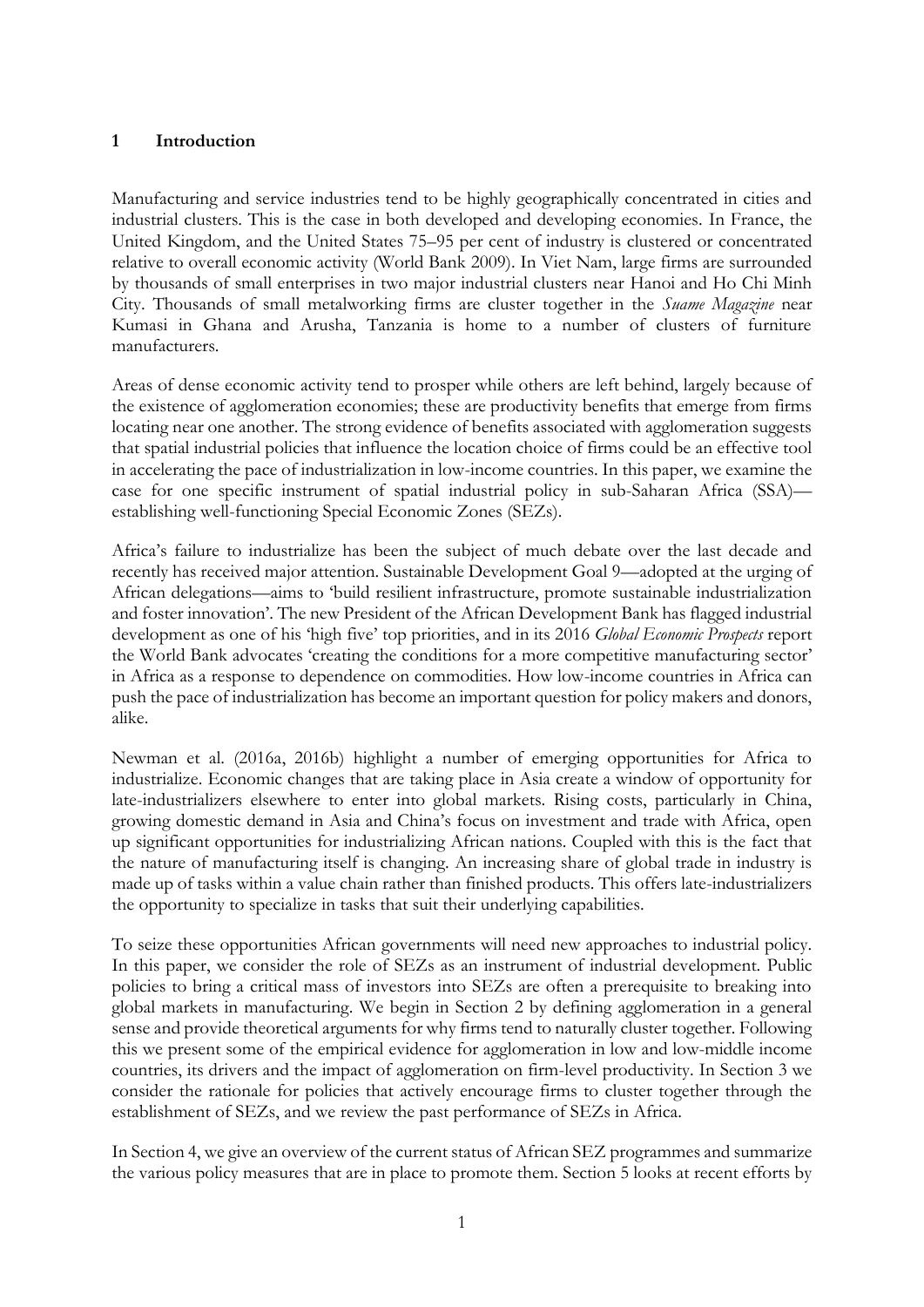China to support spatial industrial policy in Africa. China's Ministry of Commerce is undertaking the development of a number of 'official' SEZs, and a number of private Chinese investors have set up industrial zones outside of these official arrangements (Brautigam and Tang 2014). We review the status of these initiatives and use the case of Ethiopia, the country in which the Chinese SEZ model is most advanced, as a window into the possible costs and benefits of the new approach. In Section 6 we conclude by identifying some key factors that are needed for the success of SEZs in Africa.

## **2 Agglomeration: definition, drivers and empirical evidence**

Agglomeration economies are the firm-level productivity gains that come from spatial concentration of economic activity. They can result from localization, which generally refers to productivity spillovers from locating in close geographic proximity to other producers, often of the same product or in the same value chain, or from urbanization, which are spillovers associated with locating in an area with more economic activity generally, usually urban centres. Here we focus on localization. Localization takes place because firms are drawn together for a variety of reasons mostly motivated by the desire to reduce the costs of transporting goods, people and ideas.

There are many examples of endogenously formed clusters in low and lower-middle income countries. For example, the Nnewi automotive parts cluster in Nigeria became a hub for local traders in automotive parts in the 1970s (Chete et al. 2014). When traders began importing machinery a vibrant cluster of manufacturers of automotive parts emerged. The key to its success was the transfer of technology through the training of Nigerian technicians in the new technologies and a focus on learning by doing and on-the-job training. Other examples include clusters of metalworking firms in Ghana and furniture manufacturers in Tanzania.

Marshall (1920) postulated three reasons why firms locate in close proximity to each other. First, transportation costs are reduced when firms are located close to their suppliers or customers. Suppliers of inputs located in large clusters of downstream firms can exploit economies of scale while downstream firms themselves benefit from timely delivery, lower inventory costs and specialized inputs tailored to their needs. The result is higher profits for upstream firms accompanied by easier access to a broader range of inputs for their customers. Second, workers with skills relevant to a particular sector will pool in areas where employment in that sector is high. Similarly, firms will be attracted to areas where there are a large number of workers (or managers) with skills relevant to their industry. This facilitates better matching of workers to jobs and makes it easier to hire new workers when labour demand increases.<sup>1</sup> Third, knowledge spillovers, in particular informal exchanges of ideas between workers and entrepreneurs, are more likely when firms are in close geographic proximity (Krugman 1991; Fujita et al. 1999).

Duranton and Puga (2004) propose a different, albeit similar, classification of agglomeration effects into sharing, matching and learning. Sharing effects include risk pooling, gains from the availability of a greater variety of inputs and the use of common facilities. For example, industrial clusters can attract specialized trading firms that benefit small and medium firms trying to break into new markets (Sonobe and Otsuka 2006). Matching effects are associated with the matching of workers to jobs, while learning effects refer to the diffusion of knowledge. Firms that are located in close proximity to competitors can benefit from information sharing or can engage in collective

<u>.</u>

<sup>&</sup>lt;sup>1</sup> See Helsley and Strange (1990). It could also be that a large pool of labour facilitates risk sharing making workers and firms better off when firms face idiosyncratic demand shocks (Krugman 1991; Overman and Puga 2010).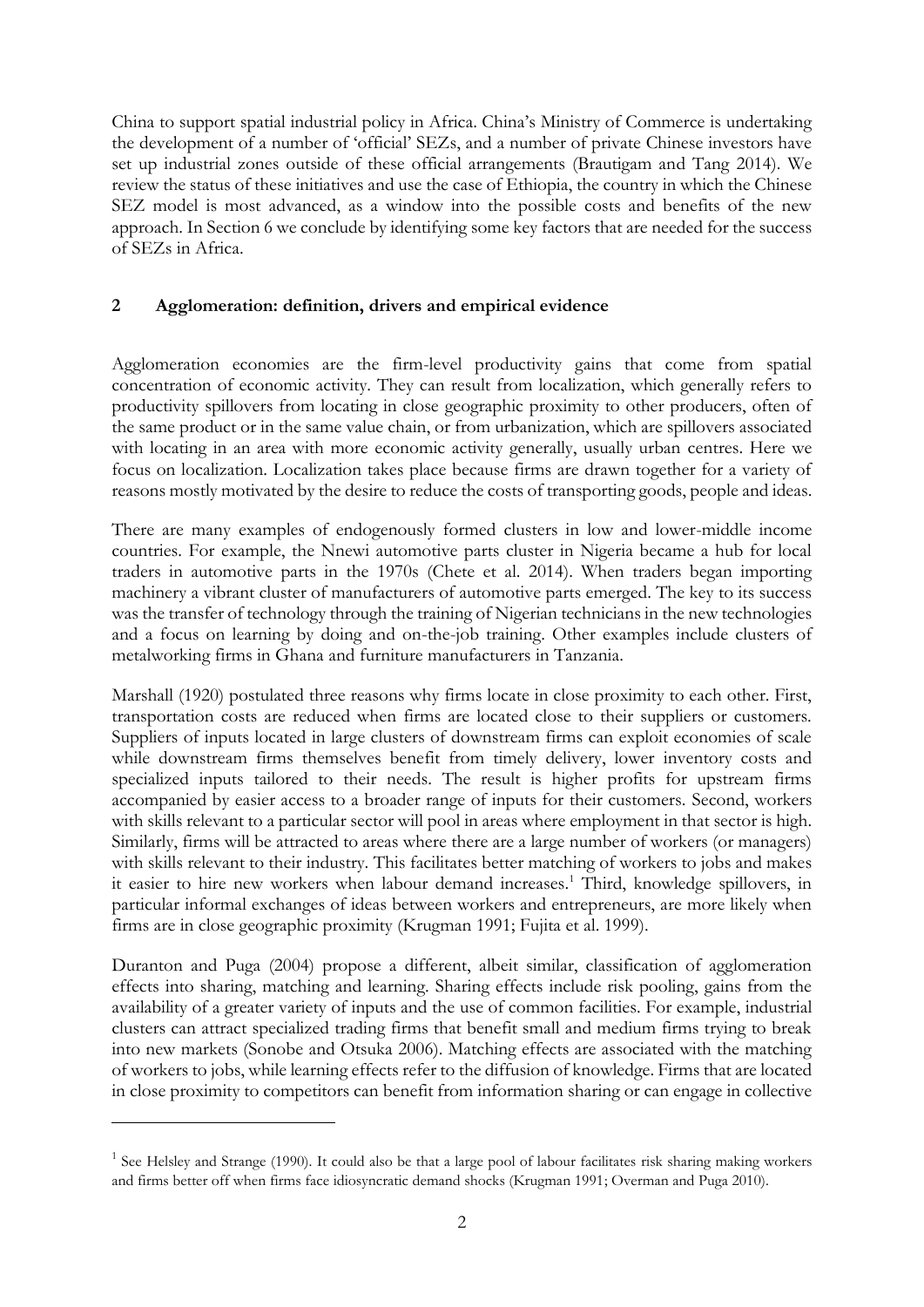action to overcome constraints such as contract enforcement, leading to efficiency gains (Schmitz 1995).

While there is a relatively large empirical literature documenting the productivity gains to firms from agglomeration in middle and high-income countries, less is known about the impact of spatial concentration on firm-level productivity in low-income countries. This is partly due to the problems in empirically identifying the productivity spillovers to firms that result from locating in a cluster. The identification of the impact of clustering on productivity is confounded by the possibility of self-selection; it is very difficult to determine whether the most productive firms choose to locate in clusters or whether it is clustering itself that increases firm-level productivity.<sup>2</sup> Detailed firm-level panel data that includes the physical location of firms are required to identify the relationship between clustering and total factor productivity. Such data are hard to come by in low-income settings.

The joint African Development Bank, Brookings Institution, and UNU-WIDER project called 'Learning to Compete' was able to undertake detailed econometric studies in four low income countries: Cambodia, Ethiopia, Tunisia, and Viet Nam. Each study finds strong evidence for productivity spillovers associated with agglomeration. The largest effects were found in Viet Nam where firms located in small clusters experienced spillovers to a much greater extent than those in larger clusters, a result consistent with the hypothesis that localization economies predominate at early stages of industrial development. Interestingly, foreign-owned firms experienced the largest productivity spillovers from clustering, suggesting that policies to promote agglomeration are complementary to efforts to attract FDI (Chhair and Newman 2014; Howard et al. 2014; Howard et al. 2016; Siba et al. 2012).

Many of the country-level results are consistent with the view that clustering is associated with capability building for firms in low income countries (Sutton 2012). In Tunisia, there is evidence of agglomeration economies arising from the transmission of innovative ideas between firms located in close proximity to one another (Ayadi and Mattoussi 2014). In Cambodia, there is also evidence of productivity spillovers, particularly for informal firms (Chhair and Newman 2014), suggesting that such knowledge spillovers may be more beneficial to informal firms who are likely to have more to learn from formal firms than the other way around (Overman and Venables 2005). In Ethiopia, Siba et al. (2012) find that agglomerating firms have higher productivity, but only if they produce products similar to other firms in the cluster.

Given that there are potentially significant benefits from agglomeration it is not surprising that firms tend to cluster beyond the level that we would expect due to urbanization. In Viet Nam, for example, Howard et al. (2011) use the tools of network analysis to show that manufacturing enterprises are in fact highly spatially concentrated and that this clustering was not driven by institutional factors such as zoning or location restrictions on firms. They find significant clustering outside of Viet Nam's well known SEZs and that localization economies matter more than urbanization.

<u>.</u>

 $2$  See Combes and Gobillon (2015) for a thorough overview of the empirical challenges in identifying agglomeration economies.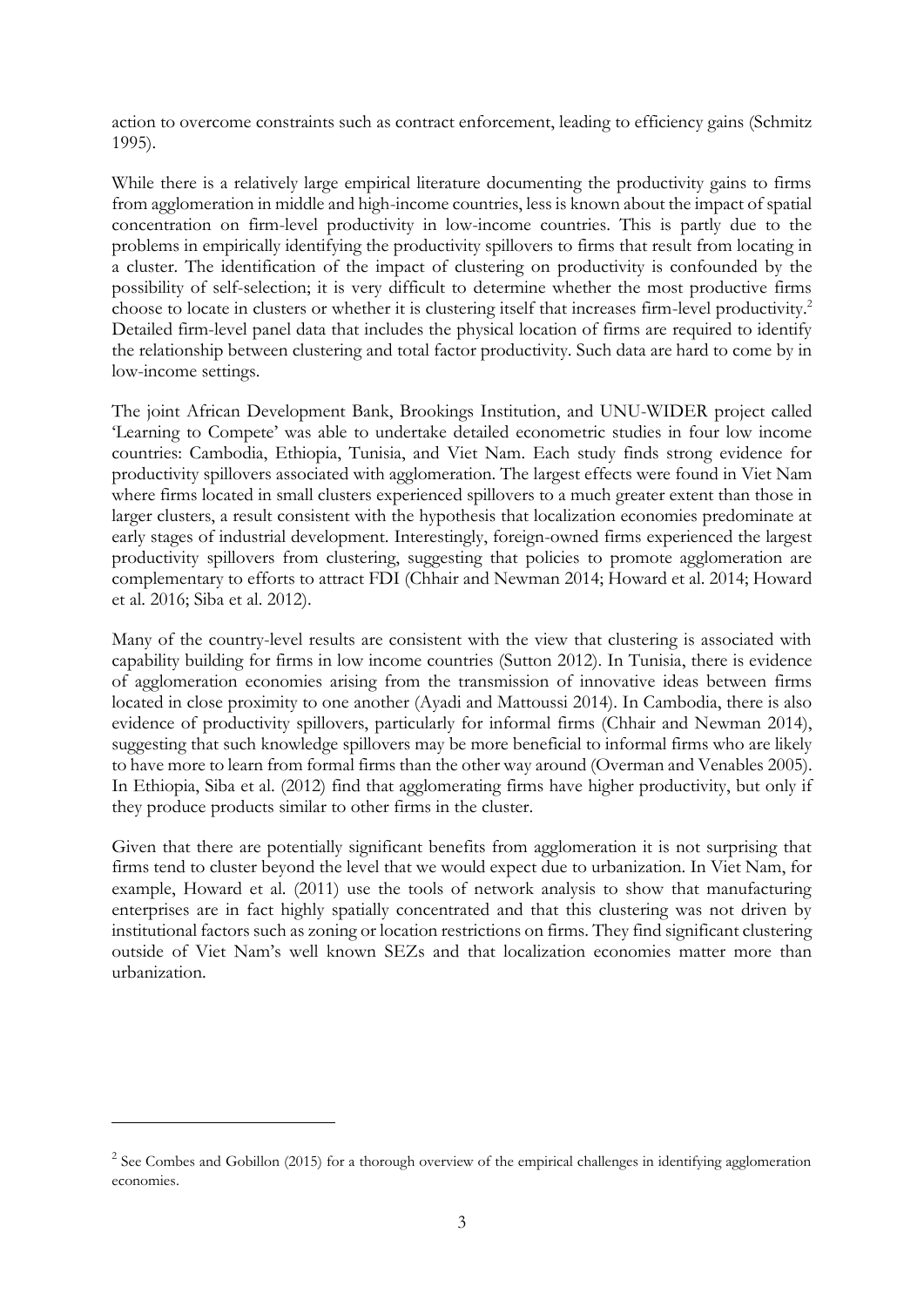#### **3 SEZs: rationale and performance**

Because there are potentially significant benefits from agglomeration, a case can be made for policies to encourage the formation of industrial clusters. Agglomeration poses a classic collective action problem. There is little incentive for an individual firm to move to a new greenfield industrial location, unless a critical mass of similar firms can be encouraged to move at the same time. SEZs have the potential to foster industrial clusters by concentrating investments in highquality institutions, social services, and infrastructure in a limited geographical area. A common feature of SEZs is that they offer tax breaks, subsidies and usually some form of free trade arrangement combined with conditions on firms in the zone to export. If successful this will lead to investment, employment creation, and given the discussion in section 2, productivity spillovers. SEZs have played a key role in East Asia's industrialization with examples of hugely successful SEZs in China, Korea, Singapore and Taiwan.

## **3.1 SEZs as instruments of industrial policy**

SEZs are often a key component of a broader industrialization strategy targeted at attracting FDI and promoting exports, but the literature on the role of SEZs, from both a theoretical and an empirical perspective, is relatively sparse. Early theoretical work focused on the role of SEZs in trade liberalization. Hamada (1974) was among the first to present a theoretical framework for analysing the economic implications of a duty-free zone. In his model duties are exempted in order to attract foreign investments. Using the standard Heckscher-Ohlin framework he concludes that SEZs are a second-best policy instrument to the optimal policy of trade liberalization and should only be deployed in highly distorted environments in which there is anti-export bias. Later work by Miyagiwa (1986) shows that introducing an SEZ in a high tariff economy can increase national welfare, but that broad-based tariff liberalization is preferable. Until quite recently, this view pervaded operational policy in the World Bank, which regarded the use of SEZs as an inferior substitute for general trade liberalization (Page 2012).

To some extent these early trade policy focused analyses miss the point. Where they have succeeded, SEZs provide a setting that can encourage the formation of industrial clusters by making some industrial locations more attractive to investors, including foreign investors. This in turn can support a more broad-based industrialization strategy. Schrank (2001) for example defines the life-cycle of a successful EPZ as consisting of three phases: i) luring foreign investors; ii) demonstrating the feasibility of international competition; and iii) drawing local manufacturers into world markets. Johansson and Nilsson (1997) use a gravity model to show that EPZs have increased total exports of several developing countries. Madani (1999) highlights the long-term dynamic role that SEZs can play in the development process, if well-managed and used as part of a national reform programme. Farole (2011) takes a similar view.

The extent to which SEZs succeed as an instrument for longer-term industrial development critically depends on the nature of the links between the zone and the domestic economy. This in turn depends on the capabilities of domestic firms. Schrank (2001) compares the experiences of South Korea and the Dominican Republic, both of which introduced EPZs at the time when their per capita GDP was identical. South Korea used 'a process of constant integration' to transform its EPZs into major markets for locally manufactured capital and intermediate goods. The Dominican Republic was unable to follow this pattern; export manufacturers in the zones purchased almost nothing from local suppliers, and vertical integration and linkages with the rest of the economy remained weak. The Industrial Linkages Program, an effort to encourage greater integration between local firms and the EPZs in the late 80s and early 90s, failed largely due to the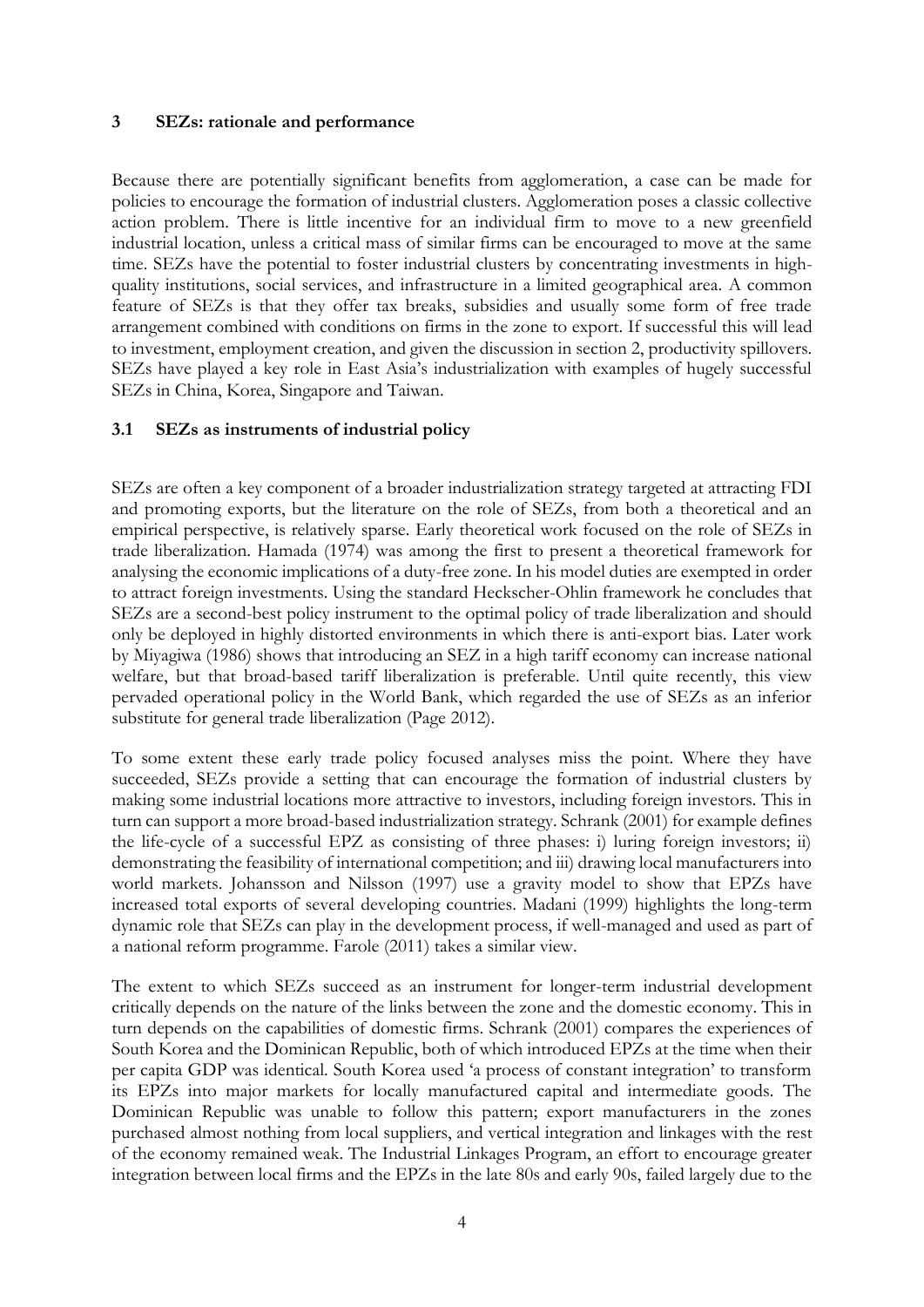tariff regime. Many upstream sectors simply did not exist and those that did failed to meet world standards in price and quality.

Schrank (2001) found similar outcomes in Mexico, where the Border Industrialization Program (BIP) created a series of free trade areas along the US frontier in 1965. In 1975 the government extended the BIP's incentives to export-orientated firms located beyond the frontier. About the same time, the overhaul of the North American manufacturing economy carried a steady flow of technologically sophisticated investment south of the border. While exports from the frontier remained dependent on foreign inputs, BIP counterparts in the interior purchased a greater proportion of their inputs at home. All three cases demonstrate the necessity of setting SEZ programmes within the context of a larger industrial policy framework.

## **3.2 Africa's Track Record of SEZs**

Most African countries are relative latecomers to the promotion of SEZs. Many national EPZ programmes began only in the late 1990s or early 2000s, often in response to the US Africa Growth and Opportunities Act (AGOA) and the Multi-Fiber Arrangement (MFA). Many African SEZs experienced rapid growth between 2000 and 2004, but when the MFA expired in 2005 slower growth (or even decline) set in. Anecdotal evidence suggests that, in many countries—such as Malawi, Mali, Nigeria, Senegal, and Tanzania—zones are struggling. Globally SEZs rarely experience rapid growth in their first 5–10 years of operation, and it may be too early to fully judge their success in Africa, but (with the possible exceptions of Ethiopia and Ghana) African zones seem to be failing to shift to the more rapid growth path that would be expected after 5–10 years of operation.

Farole (2011) provides the most comprehensive review available of the evidence (both case study and based on firm-level surveys) on the performance of SEZs in Africa. The success of SEZ programmes is generally measured by the extent to which they attract FDI, increase exports, create jobs and lead to productivity spillovers. Farole finds in general that African zones under-perform with respect to each of these measures. FDI into African SEZs is low, relative to non-African zones, although FDI into  $SEZs$  is a relatively high proportion of the total national figure.<sup>3</sup> This suggests either: (i) that the failure of African SEZs to attract investment may be due to a poor overall investment climate or (ii) that the zones themselves fail to offset the worst aspects of the national investment climate.

Exports tell a similar story; manufactured exports from African EPZs are small in absolute terms and relative to more dynamic SEZs elsewhere. Farole notes that while Viet Nam and Bangladesh experienced dramatic structural shifts in manufacturing output and exports following the establishment of SEZs, the same cannot be said for African countries. Although the zones in Ghana performed well in terms of exports, partly as a result of cocoa processing, firms in Kenya's and Tanzania's EPZs exported little (Farole 2011). As with the case of FDI, it is difficult to determine from the evidence available whether this lack of export dynamism reflects the poor performance of African manufactured exports more generally or a failure of exports from the zones in particular.

Given the lackluster performance of SEZs in Africa in terms of FDI and exports, it is not surprising that the absolute and relative contribution of African SEZs to employment is also limited (with the significant exception of Lesotho). Moreover, there is little evidence of linkages

-

 $3$  Ghana, he notes, is the exception.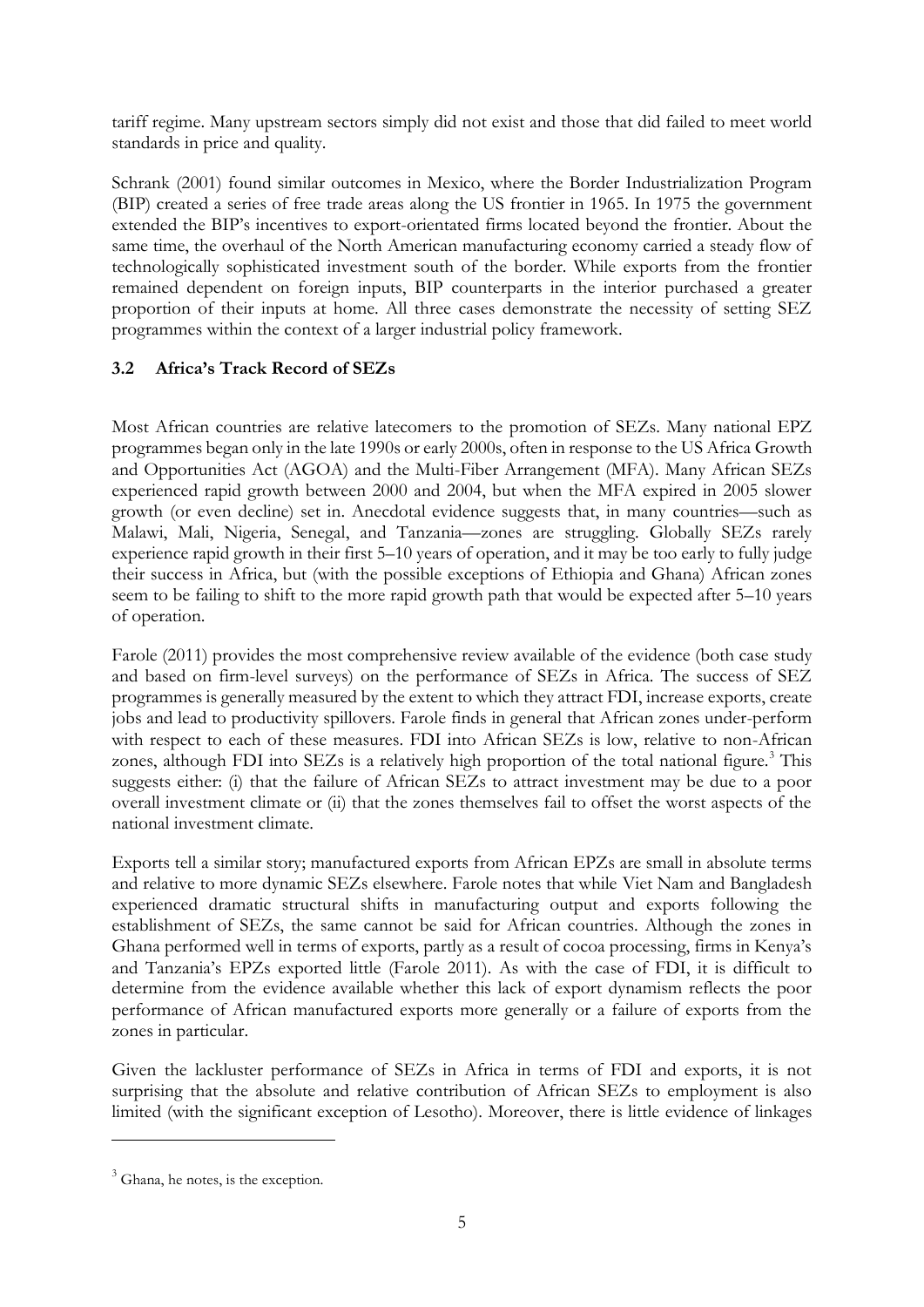between firms in African SEZs and local firms.<sup>4</sup> Often, SEZs have been put in place with little effort to support domestic investment into the zone or to promote links with firms outside the zone and as a result have become enclaves that are not connected to domestic value chains. A second channel for transmitting spillovers is the movement of workers and managers across firms, but Farole finds that African zones rely more heavily on foreign management than non-African SEZs. This means that the domestic economy misses out on those agglomeration economies that are a reflection of the transfer of capabilities.

## **4 The changing landscape of SEZs in Africa**

While there are clear examples of successful 'bottom-up' clusters in Africa as highlighted in section 2, the experience thus far of SEZs has created justifiable skepticism about their use as a tool of industrial policy. Nevertheless, a number of countries in Africa for example Ethiopia, Ghana, Nigeria and Tanzania are giving SEZs another go. In this section we document information available online on mainly state financed SEZ programmes in SSA and the policies that are in place, or proposed, to promote them.

We rely exclusively on internet sources and so our overview does not capture all SEZ programmes in operation in SSA. We considered all 46 countries in SSA and found considerable heterogeneity across countries in the extent of information on SEZs that is available online. For countries where no information is available, for example, Ethiopia, it clearly does not mean that there are no SEZs in that country, rather there is no easily accessible information on them.

## **4.1 SEZs in existence and incentives offered**

<u>.</u>

The full list of countries where we found information on SEZs are presented in Table 1. Also presented are the zones considered and the main incentives offered.

<sup>&</sup>lt;sup>4</sup> In fact, local sourcing is problematic for SEZs worldwide, with the exception of larger markets like Korea and Indonesia.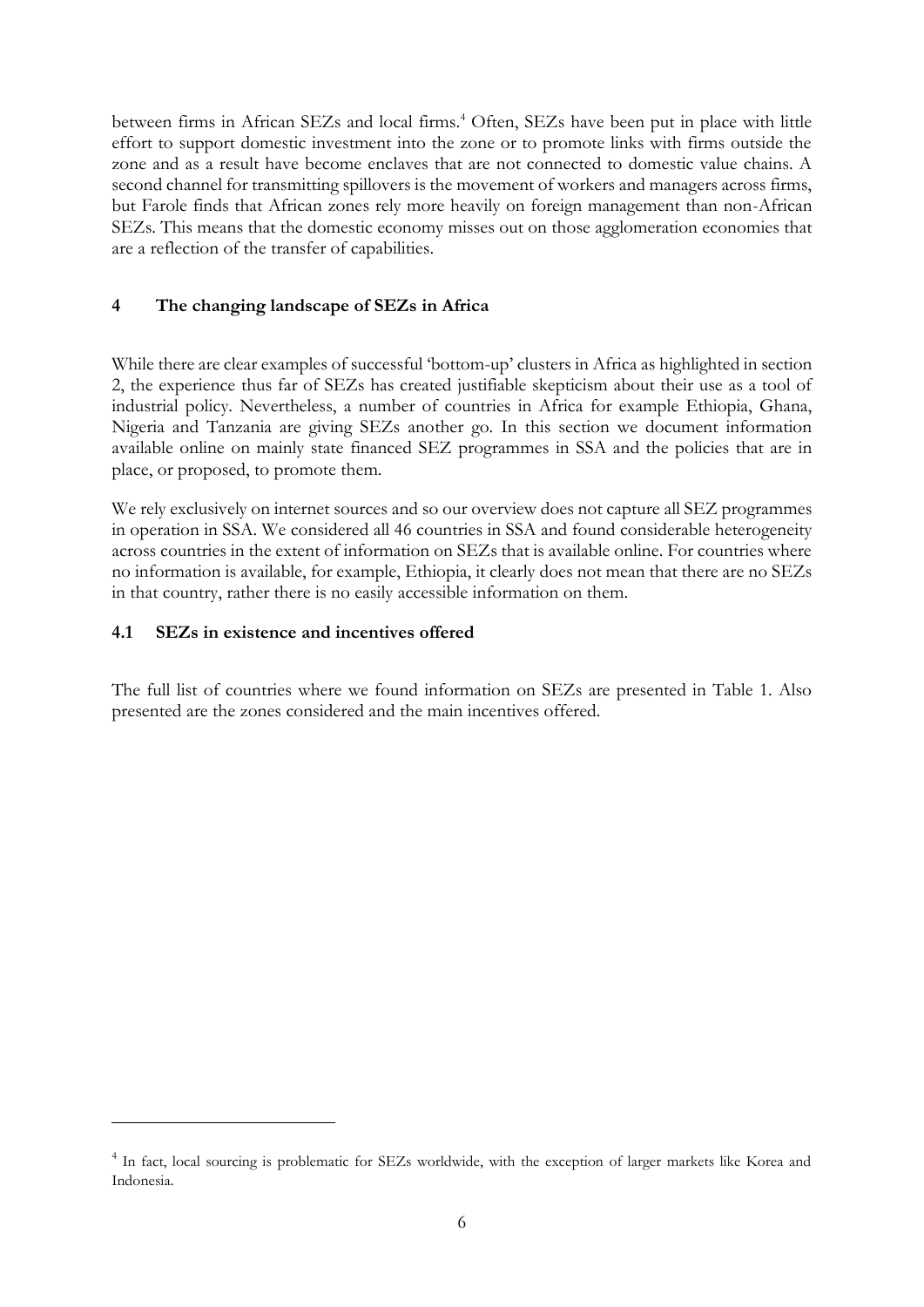#### Table 1: SEZs currently in operation in sub-Saharan Africa

| Countries with online information on |                                                          |                                                                       |
|--------------------------------------|----------------------------------------------------------|-----------------------------------------------------------------------|
| operational SEZs:                    | Zones (year established)                                 | Main incentives offered                                               |
| Angola                               | Luanda-Bengo ZEE (2009)                                  | Infrastructure and services                                           |
|                                      | Activities: 7 industrial reservations, 6 agricultural    |                                                                       |
|                                      | reservations, 8 mining reservations                      |                                                                       |
| Benin                                | Free Processing Zone of Benin                            | No information                                                        |
|                                      | Activities: Biotechnology, IT & Communications           |                                                                       |
| Cameroon                             | Industrial Free Zones (1990)                             | 10-year exemption from taxes                                          |
|                                      |                                                          | Flat tax of 15% on corporate profits from the 11th year onwards       |
|                                      |                                                          | Tax free repatriation of all funds earned and invested in Cameroon    |
|                                      |                                                          | Exemption from foreign exchange regulations                           |
| Cote d'Ivoire                        | Free Zone Village of IT and Biotechnology (2008)         | Exemption from income tax for the first 5 years                       |
|                                      |                                                          | 1% income tax on revenue from the 6th year onwards, with possible     |
|                                      |                                                          | tax rebate                                                            |
|                                      |                                                          | 0% Custom duties and VAT                                              |
|                                      |                                                          | Free transfer of funds on salaries and dividends                      |
|                                      |                                                          | Long term visas and work permits for workers & families limitation on |
|                                      |                                                          | local and foreign                                                     |
| Democratic Republic of Congo         | Malaku SEZ (2012)                                        | Tax and cusoms incentives                                             |
|                                      | Activities: Agribusiness, Building Materials, Packaging, |                                                                       |
|                                      | Metallurgical transformation                             |                                                                       |
| Djibouti                             | Djibouti Free Zone (2004)                                | 100% foreign ownership allowed                                        |
|                                      | DAM Commercial Free Zone (2013)                          | Full exemption from direct & indirect taxes                           |
|                                      |                                                          | 100% repatriation of capital & profits                                |
|                                      |                                                          | No currency restrictions<br>Flexible recruitment laws                 |
| Eritrea                              | Massawa Free Zone (2006)                                 | No taxes on income, profits or dividends                              |
|                                      | Activities: Construction materials, Agro-processing,     | No customs duties on imports                                          |
|                                      | <b>Batteries</b>                                         | No currency convertibility restrictions                               |
|                                      |                                                          | No minimum investment                                                 |
|                                      |                                                          | 100% foreign ownership allowed                                        |
|                                      |                                                          | 100% repatriation on profits and capital                              |
| Gabon                                | <b>Nkok SEZ (2010)</b>                                   | Zero tax on dividends and land properties                             |
|                                      | Activities: Timber activities, Chemicals, Agro-industry, | Zero tax on income in the first 10 years and 10% for the next 5 years |
|                                      | Construction materials, Metallurgy                       | 100% repatriation of funds allowed                                    |
|                                      | Mandji Tax-Free Zone (2014)                              | 100% exemption on income tax, corporate tax & capital gains tax       |
|                                      | Activities: Oil & Gas                                    | 100% foreign ownership permitted                                      |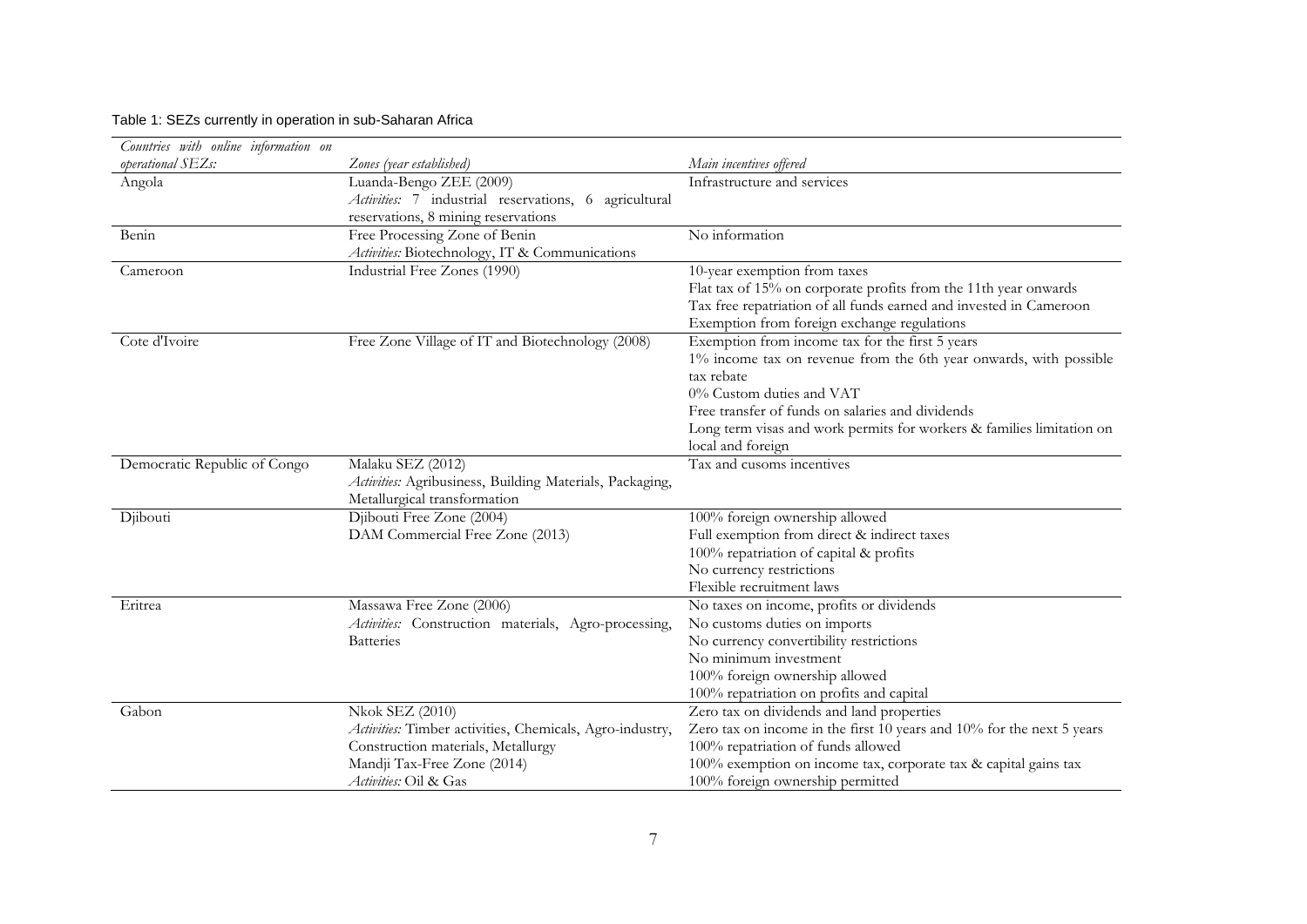|            |                                                                                                                                                                                                                                                                                                                                                                                                                                                                                                                                                                                                                                                                                             | No custom duty on import of plant and machinery or spare parts for<br>industries                                                                                                                                                                                                                                                                                                                                                                                                                                                                                                                                                                                                                                                                                                                                                                                                                              |
|------------|---------------------------------------------------------------------------------------------------------------------------------------------------------------------------------------------------------------------------------------------------------------------------------------------------------------------------------------------------------------------------------------------------------------------------------------------------------------------------------------------------------------------------------------------------------------------------------------------------------------------------------------------------------------------------------------------|---------------------------------------------------------------------------------------------------------------------------------------------------------------------------------------------------------------------------------------------------------------------------------------------------------------------------------------------------------------------------------------------------------------------------------------------------------------------------------------------------------------------------------------------------------------------------------------------------------------------------------------------------------------------------------------------------------------------------------------------------------------------------------------------------------------------------------------------------------------------------------------------------------------|
|            |                                                                                                                                                                                                                                                                                                                                                                                                                                                                                                                                                                                                                                                                                             | Electricity at subsidised rates for SEZ based industry                                                                                                                                                                                                                                                                                                                                                                                                                                                                                                                                                                                                                                                                                                                                                                                                                                                        |
| The Gambia | Export Processing Zones (2010)<br>July 22 Business Park (2005)<br>Activities: Garments, Diapers & Tissue manufacturing                                                                                                                                                                                                                                                                                                                                                                                                                                                                                                                                                                      | Exemption from: import or excise duty and sales tax on goods, import<br>duty on capital equipment, corporate and turnover tax, withholding tax<br>on dividends and municipal tax                                                                                                                                                                                                                                                                                                                                                                                                                                                                                                                                                                                                                                                                                                                              |
| Ghana      | Tema EPZ<br>Activities: Textiles & Garments<br>Ashanti Technology Park<br><b>ICT</b> Cyber Village<br>Cocoa Processing, Light Industrial Manufacturing,<br>Heavy Industrial Manufacturing, Warehousing &<br>Logistics Services, Social Services Centre, Bio-<br>technology development<br>Sekondi EPZ<br>Activities: Mineral Processing<br>Shama EPZ<br>Activities: Petrochemical activities                                                                                                                                                                                                                                                                                                | 100% exemption from payment of direct & indirect duties and levies<br>on all imports for production and exports from free zones<br>100% exemption from payment of income tax on profits for 10 years<br>and shall not exceed 8% thereafter<br>Total exemption from payment of withholding taxes from dividends<br>arising out of free zone investments<br>Relief from double taxation for foreign investors and employees<br>No import licensing requirements<br>Minima customs formalities<br>100% ownership of shares by any investors is allowed<br>No restrictions on repatriation of dividends or net profits, payments for<br>foreign loan servicing, payments of fees and charges for technology<br>transfer agreements, remittance of proceeds from sale of any interest in<br>a free zone investment<br>Free Zone investors are permitted to operate foreign currency account<br>with banks in Ghana |
| Kenya      | EPZs (52 in total) (1990)<br>Activities: Textile & apparels, Business Process<br>Outsourcing, IT Enabled Services<br>Athi River EPZ<br>Activities: Garments, Cotton yarn, Pharmaceuticals,<br>Gemstones, Computers, Food processing, Tanning<br>products, Electrical goods, Construction & lease of<br>industrial buildings<br>Sameer Industrial Park EPZ (1990)<br>Activities: Garments & Apparel, Agro-processing, Call<br>centre, Relief supplies, Gemstones, Macadamia<br>The following zones specialize in garments:<br>Kipevu Zone (1996), Balaji EPZ (2001), Mazeras<br>Kenya EPZ (2002), Pwani Industrial Park EPZ (2000),<br>Ammar EPZ (1993), Mvita Industrial Park EPZ<br>(2004) | 10-year tax holiday<br>Duty, Stamp Duty & VAT Exemption<br>Exemption from withholding tax for 10 years<br>25% corporate tax for 10 years following the first 10 years<br>100% investment deduction on initial investment applied over 20 years                                                                                                                                                                                                                                                                                                                                                                                                                                                                                                                                                                                                                                                                |
| Madagascar | Free zones (2008)                                                                                                                                                                                                                                                                                                                                                                                                                                                                                                                                                                                                                                                                           | Corporate tax at 10% and a minimum tax collection of 5%                                                                                                                                                                                                                                                                                                                                                                                                                                                                                                                                                                                                                                                                                                                                                                                                                                                       |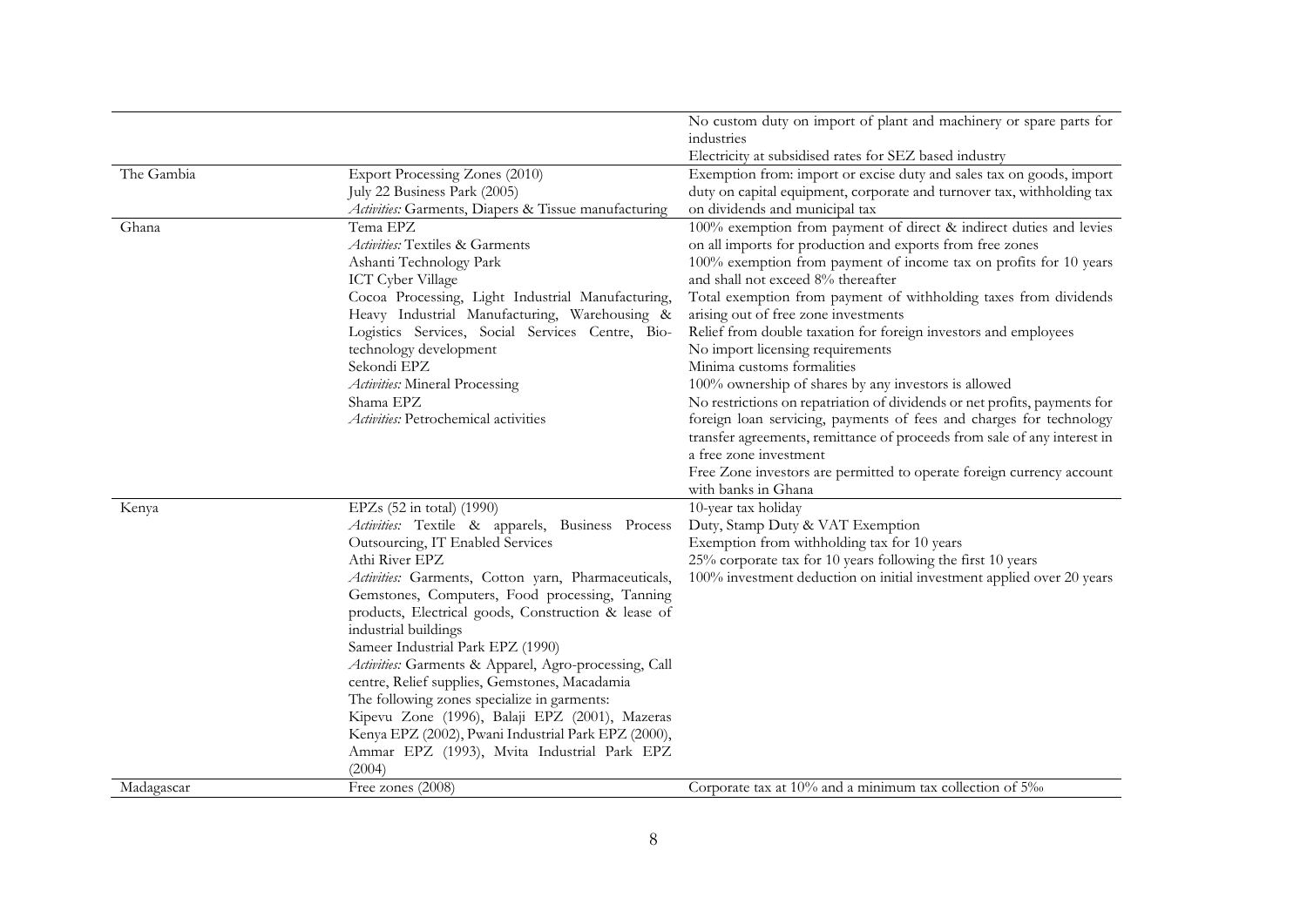| Malawi     | EPZ (1995)                                                                                                                                                                                                                                                                                                                                                                                                                                                                                                                                                                                                                                                                                    | Free zones are exempted from corporate tax for up to 15 years<br>Free regime companies operating in the industrial transformation and<br>intensive production are exempted of corporate tax for 5 years<br>Free regime companies operating in the service sector are exempted of<br>corporate tax for 2 years<br>The income tax for expatriates working for free zone companies cannot<br>exceed 30%<br>No VAT on imports realized by free zones and free regime companies<br>Exemption of corporate income tax<br>No withholding tax on dividends                                                                                                                                                                                           |
|------------|-----------------------------------------------------------------------------------------------------------------------------------------------------------------------------------------------------------------------------------------------------------------------------------------------------------------------------------------------------------------------------------------------------------------------------------------------------------------------------------------------------------------------------------------------------------------------------------------------------------------------------------------------------------------------------------------------|----------------------------------------------------------------------------------------------------------------------------------------------------------------------------------------------------------------------------------------------------------------------------------------------------------------------------------------------------------------------------------------------------------------------------------------------------------------------------------------------------------------------------------------------------------------------------------------------------------------------------------------------------------------------------------------------------------------------------------------------|
|            |                                                                                                                                                                                                                                                                                                                                                                                                                                                                                                                                                                                                                                                                                               | No duty on capital equipment, machinery and raw materials<br>$0\%$ VAT                                                                                                                                                                                                                                                                                                                                                                                                                                                                                                                                                                                                                                                                       |
| Mauritius  | Mauritius Free Port (1992)<br>Sameer Industrial Park EPZ (1990)<br>Activities: Garments & Apparel, Agro-processing, Call<br>centre, Relief supplies, Gemstones, Macadamia,<br>Warehousing and storage and breaking bulk, Ship<br>building, repair and<br>maintenance,<br>Storage,<br>maintenance and repair of empty containers, Export<br>& re-export oriented airport and seaport based<br>activities, Labeling, packing and repackaging, Light<br>assembly and minor processing, Quality control and<br>inspection services, Sorting, grading, cleaning and<br>mixing, Freight forwarding services, Seafood hub                                                                            | 0% corporate tax for trading activities<br>15% tax for processing activities<br>Reduced port handling charges for all goods destined for re-export<br>100% foreign ownership allowed<br>Access to local market-50% of re-export value<br>Preferential market access<br>Exemption from customs duties on all goods imported into the<br>Freeport zones<br>Free repatriation of profits.                                                                                                                                                                                                                                                                                                                                                       |
| Mozambique | Nacala SEZ (2007)<br>Activities: Textiles & confection, Leather & Tannery,<br>Construction, Production of construction materials,<br>cement and iron, Ceramics industry, Assembly of<br>machines and production lines<br>Mocuba SEZ & IFZ<br>Activities: Commercial agriculture, aquaculture and<br>Mineral<br>Processing,<br>agro-processing,<br>Lumber<br>Livestock<br>industry,<br>and<br>Dairy<br>Products,<br>Manufacturing, Textile industry<br>Beluluane IFZ (1998)<br>Activities: Companies servicing MOZAL, Light<br>manufacturing and production, Heavy manufacturing,<br>Downstream aluminum conversion and processing,<br>Packaging<br>labeling,<br>industries,<br>and<br>Service | Income tax for SEZ Developers:<br>-Income tax exemption in the first 5 fiscal years<br>-50% reduction in the rate of income tax from 6th to 10th fiscal years<br>-25% reduction in the rate of income tax for the remaining life of the<br>project<br>Income tax for SEZ enterprises:<br>-Income tax exemption in the first 3 fiscal years<br>-50% reduction in the rate of income tax from the 4th to the 10th tax<br>year<br>-Income tax for SEZ Service Enterprise:<br>-50% reduction in the rate of income tax for a period of 5 fiscal years<br>Industrial Free Zone Developer and Enterprises:<br>-Income tax exemption in the first 10 fiscal years<br>-50% reduction in the rate of income tax from the 11th to the 15th tax<br>year |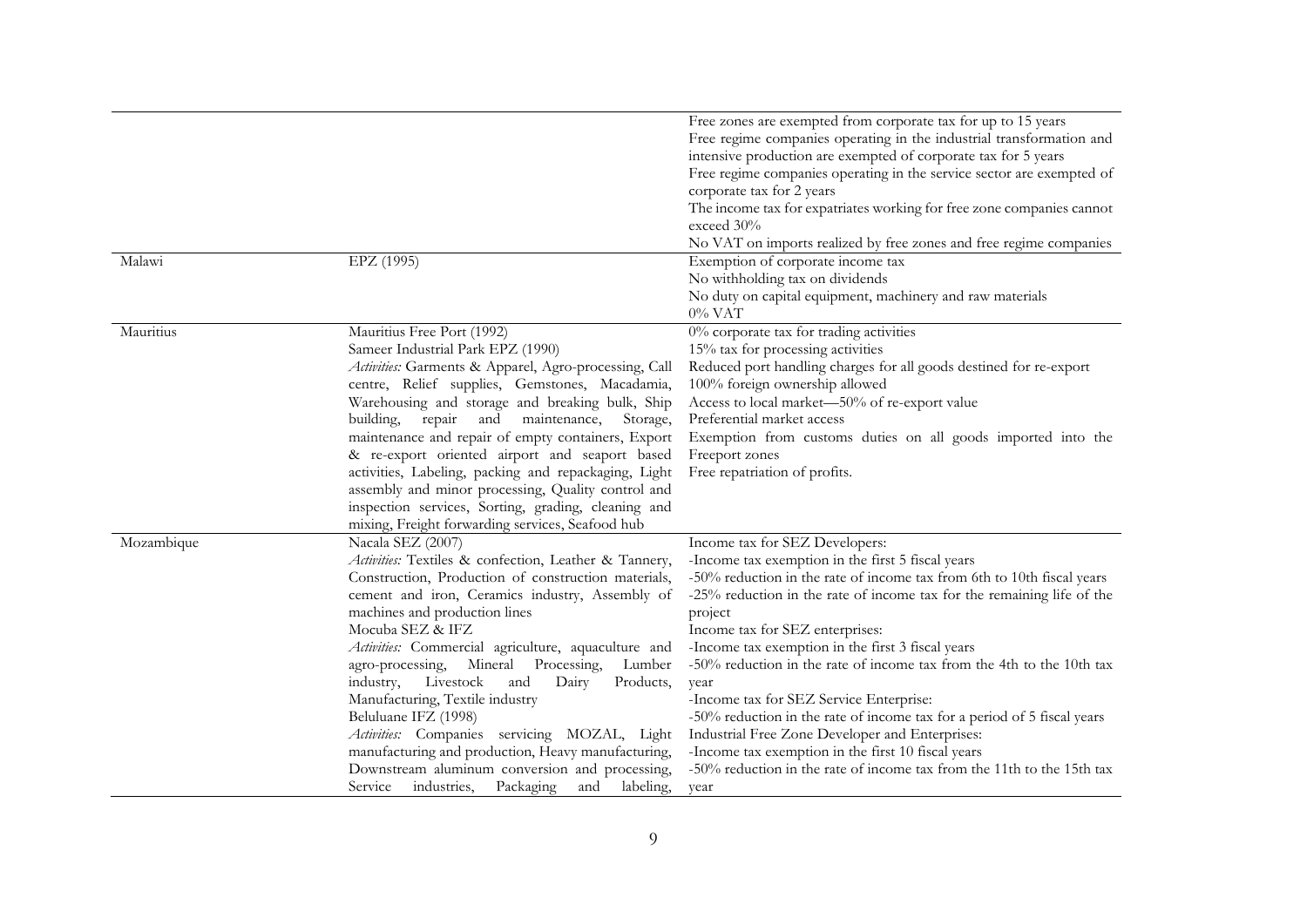|         | Manufacturing primarily for export,<br>Training                | -25% reduction in the rate of income tax for the remaining life of the    |
|---------|----------------------------------------------------------------|---------------------------------------------------------------------------|
|         | providers, Industrial linkage companies, Profession            | project                                                                   |
|         | e.g. health, legal, business services, Stockpiling raw         | Isolated Free Zone Enterprises:                                           |
|         | materials, Forwarding manufactured goods, Value                | -Income tax exemption in the first 10 tax years                           |
|         | adding industries                                              | -50% reduction in the rate of income tax from the 6th to 10th fiscal      |
|         | Manga-Mungassa SEZ (2012)                                      | years                                                                     |
|         | Crusse & Jamali Integrate Tourism Development                  | -25% reduction in the rate of income tax for the remaining life of the    |
|         | Zone (2013)                                                    | project                                                                   |
|         | Activities: Tourism & Entertainment                            |                                                                           |
| Namibia | EPZs (1996)                                                    | Exemption from corporate income tax, customs duties and VAT on            |
|         | <i>Activities:</i> Minerals beneficiation, Diamond cutting and | machinery, equipment and raw materials (10% withholding tax on            |
|         | polishing operations                                           | dividends and personal income tax are still payable                       |
|         | Walvis Bay EPZ                                                 | EPZ enterprises are allowed to hold foreign currency accounts at          |
|         | Activities:<br>Textile<br>industries,<br>and<br>garment        | commercial banks and repatriate capital and profits.                      |
|         | Manufacturing plastic pallets<br>products,<br>and              | The incentives offered are applicable for an indefinite period or for the |
|         | Automotive parts for VW and Audi vehicles, Fishing             | lifetime of the approved project.                                         |
|         | related accessories, Diamond cutting and polishing             |                                                                           |
| Nigeria | Calabar FTZ (1992)                                             | Complete tax holiday for all Federal, State and Local Government taxes,   |
|         | Activities: Manufacturing, Oil & Gas, Logistic Services        | rates, custom duties and levies                                           |
|         | Kano FTZ (1998)                                                | One stop approval for all permits, operating licenses and incorporation   |
|         | Activities:<br>Manufacturing,<br>Logistics<br>Services,        | papers                                                                    |
|         | Warehousing                                                    | Duty-free, tax-free import of raw materials for goods destined for re-    |
|         | Tinapa Free Zone (2004)                                        | export                                                                    |
|         | Activities: Manufacturing, Trade, Tourism & Resort             | Duty free introduction of capital goods, consumer goods, components,      |
|         | Snake Island IFZ (2005)                                        | machinery, equipment and furniture                                        |
|         | Activities: Steel Fabrication, Oil & Gas, Sea Port             | Permission to sell 100% of manufactured, assembled or imported            |
|         | Maigatari Border Free Zone (2000)                              | goods into the domestic Nigerian market                                   |
|         | Activities: Manufacturing & Warehousing                        | When selling into the domestic market, the amount of import duty on       |
|         | Ladol Logistics Free Zone (2006)                               | goods manufactured in the free zones is calculated on the basis of the    |
|         | Activities: Oil & Gas Fabrication, Oil & Gas Vessels,          | e value of the raw material or components used in assembly, not the       |
|         | Logistics                                                      | finished product.                                                         |
|         | Airline Services EPZ (2003)                                    | 100% foreign ownership of investments                                     |
|         | Activities: Food Processing & Packaging                        | 100% repatriation of capital, profits and dividends                       |
|         | ALSCON EPZ (2004)                                              | Waiver of all import and export licenses                                  |
|         | Activities: Manufacturing                                      | Waiver on all expatriate quotas for companies operating in the zones      |
|         | Sebore Farms EPZ (2001)                                        | • Prohibition of strikes and lockouts                                     |
|         | Activities: Manufacturing, Oil & Gas, Petrochemical            | • Rent free land during the first 6 months of construction.               |
|         | Ogun Guagdong FTZ (2008)                                       |                                                                           |
|         | Activities: Manufacturing                                      |                                                                           |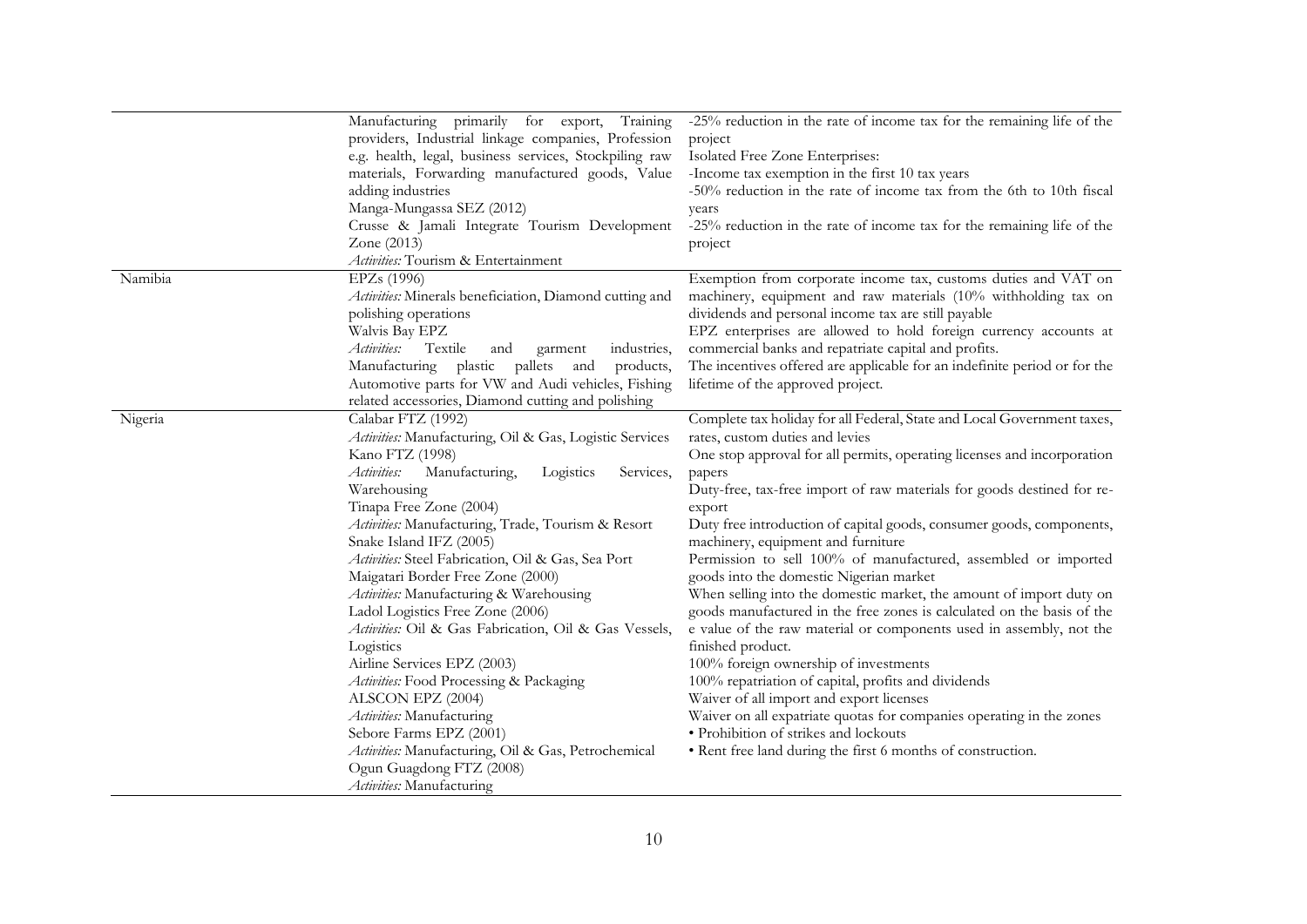|              | Lekki Free Zone (2008)<br>Activities: Manufacturing, Logistics<br>Abuja Tech Village Free Zone (2007)<br>Activities: Science & Technology, Ibom Science & Tech<br>Free Zone (2006)<br>Activities: Science & Technology<br>Lagos FTZ (2002)<br>Activities: Manufacturing, Oil & Gas, Petrochemical<br>Olokola FTZ (2004)<br>Activities: Oil & Gas, Manufacturing<br>Living Spring Free Zone (2006)<br>Activities: Manufacturing, Warehousing, Trading<br>Brass LNG Free Zone (2007)<br>Activities: Liquefied Natural Gas | · All new industrial undertakings including foreign companies, as well<br>as individuals operating in an EPZ, are allowed full tax holidays for 3<br>consecutive years.                                                                                                                                                                                                                                                                                                                                                                          |
|--------------|-------------------------------------------------------------------------------------------------------------------------------------------------------------------------------------------------------------------------------------------------------------------------------------------------------------------------------------------------------------------------------------------------------------------------------------------------------------------------------------------------------------------------|--------------------------------------------------------------------------------------------------------------------------------------------------------------------------------------------------------------------------------------------------------------------------------------------------------------------------------------------------------------------------------------------------------------------------------------------------------------------------------------------------------------------------------------------------|
| Rwanda       | Kigali SEZ (2011)<br>Activities: Heavy & light manufacturing industries,<br>Large scale users, industrial plants, Commercial<br>wholesalers, Chemical, pharmacy and plastics,<br>Warehousing, Tourism & Service industry,<br><b>ICT</b> Logistics                                                                                                                                                                                                                                                                       | Imported goods are free from customs duties                                                                                                                                                                                                                                                                                                                                                                                                                                                                                                      |
| Senegal      | Dakar Integrated SEZ (2007)<br>Activities: Industrial,<br>Offices,<br>Tourist resorts,<br>Commerce & Services                                                                                                                                                                                                                                                                                                                                                                                                           | 100% foreign ownership<br>One single authority for all licenses, permits and authorisation<br>Availability of serviced land and pre-built units for industrial,<br>commercial, logistics and services uses<br>A relaxed foreign labour regime<br>Freedom to obtain foreign currency<br>Protection of property rights<br>Exemption from customs duties and taxes on all imported goods<br>Exemption from payment of any direct income taxes<br>A flat 2% rate tax applicable on sales on local market<br>Full repatriation of profits and capital |
| Sierra Leone | First Step (2012)<br>Activities: Agricultural goods, Apparel Manufacturing,<br>Mineral Resources, Marine Resources, Export<br>Processing                                                                                                                                                                                                                                                                                                                                                                                | Duty free status on all imported goods<br>Duty free status on all goods exported<br>Corporate tax holiday for the first 3 years                                                                                                                                                                                                                                                                                                                                                                                                                  |
| South Africa | Coega IDZ (1999)<br>Activities: Agro-processing, Automotive, Business<br>Process Outsourcing, Chemicals, Energy, Logistics,<br>Manufacturing, Metals, Textiles                                                                                                                                                                                                                                                                                                                                                          | For IFZs:<br>Duty free import of production related materials<br>Zero VAT on materials sourced from South Africa                                                                                                                                                                                                                                                                                                                                                                                                                                 |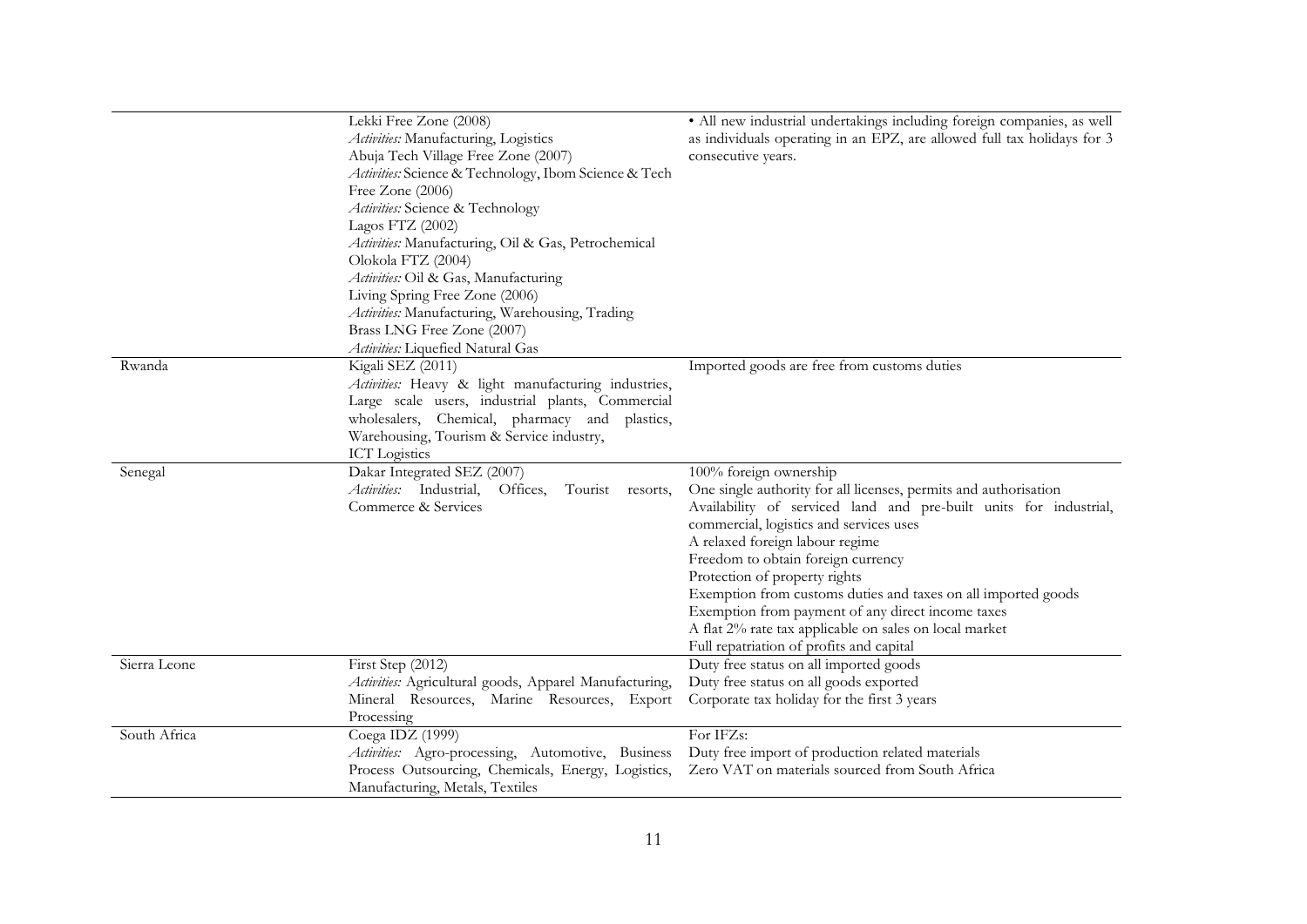|          | East London IDZ (2003)                                | Right to sell in South Africa upon payment of normal import duties on    |
|----------|-------------------------------------------------------|--------------------------------------------------------------------------|
|          | Activities:<br>Automotive,<br>Agro-processing,        | finished goods                                                           |
|          | Pharmaceuticals, ICT & BPO, Renewable Energy,         |                                                                          |
|          | Logistics, Aqua-culture, General manufacturing'       | For SEZs:                                                                |
|          | Saldanha Bay IDZ (2013)                               | Reduction in corporate tax from 28% to 15%                               |
|          | Activities: Oil & Gas, Marine engineering             | Dedicated in-house Customs Controlled Area that expedites clearing       |
|          | Richards Bay IDZ                                      | Duty free in imports for production related raw materials and            |
|          | Activities: Agro-processing, Metals beneficiation     | machinery                                                                |
|          | Dube Trade Port IDZ (2014)                            | VAT exemptions under specific conditions for supplies procured in        |
|          | Activities:<br>Aerospace<br>aviation<br>and<br>linked | South Africa                                                             |
|          | manufacturing, Agriculture and agro-processing,       | Employment tax incentive—businesses may be eligible for tax relief       |
|          | Electronics manufacturing and assembly, Medical and   | including the employment tax incentive subject to requirements           |
|          | pharmaceutical production and distribution, Clothing  | Accelerate depreciation allowance on capital equipment and assets.       |
|          | & textiles                                            |                                                                          |
| Sudan    | Suakin Free Zone (2000)                               | Exemption from tax on profits for a 15 year period, renewable by         |
|          | Activities: 41% industrial, 15% commercial, 44%       | decision of the minister responsible                                     |
|          | service                                               | Salaries of expatriates working in projects within the free zones are    |
|          | Alijaily Free Zone (2009)                             | exempted from personal income tax                                        |
|          | Activities: Industrial investment and assembly        | Exemption of products imported into the free zone or exported abroad     |
|          | industries, Supporting services, logistic centres and | from all customs fees and taxes except services fees                     |
|          | distribution services, Food industries trade centres, | Real estate establishment inside the zones are exempted from all taxes   |
|          | Light transformational industries, Packing and        | and fees                                                                 |
|          | packaging requirement industry, Petrochemicals and    | Invested capital and profits are transferable from Sudan to abroad       |
|          | plastic products industry, Financial and consultancy  | through any licensed bank operating in the free zone                     |
|          | services                                              | Exemption from customs fees                                              |
|          |                                                       | Money invested in the free zones may not be frozen or confiscated        |
| Tanzania | EPZs and SEZs (2002): Millennium Business Park;       | For EPZs:                                                                |
|          | Hifadhi EPZ; Kisongo EPZ; Kamal Industrial Estate     | Exemption from payment of taxes and duties for capital used in           |
|          | EPZ; BWM SEZ; Global Industrial Park.                 | development                                                              |
|          | Activities: Textiles & Garments, Agro-processing,     | Exemption from corporate tax for 10 years initially, thereafter          |
|          | Leather processing and manufacture of leather         | corporate tax shall be charged at a rate specified by the Income Tax Act |
|          | products, Fish processing,<br>Wood products,          | Exemption from withholding tax on rent, dividends and interest           |
|          | Agricultural & Agro-Industrial                        |                                                                          |
|          | Industrial, Tourism, Commercial                       | Investments in SEZs offer similar incentives but does not include a 10-  |
|          | Forestry, ICT, Banking & Financial centre             | year exemption from corporate taxes.                                     |
| Togo     | EPZs (1989)                                           | Exemption from all customs duties and taxes on capital and production    |
|          | Activities: Food industry and agro-industry and       | materials, as well as exporting goods manufacture within the free zone.  |
|          | horticulture, Wood industry, metallic engineering     | Also, a 50% reduction in the same duties and taxes on commercial         |
|          | industry and plastic industry, Clothing industry,     | vehicles.                                                                |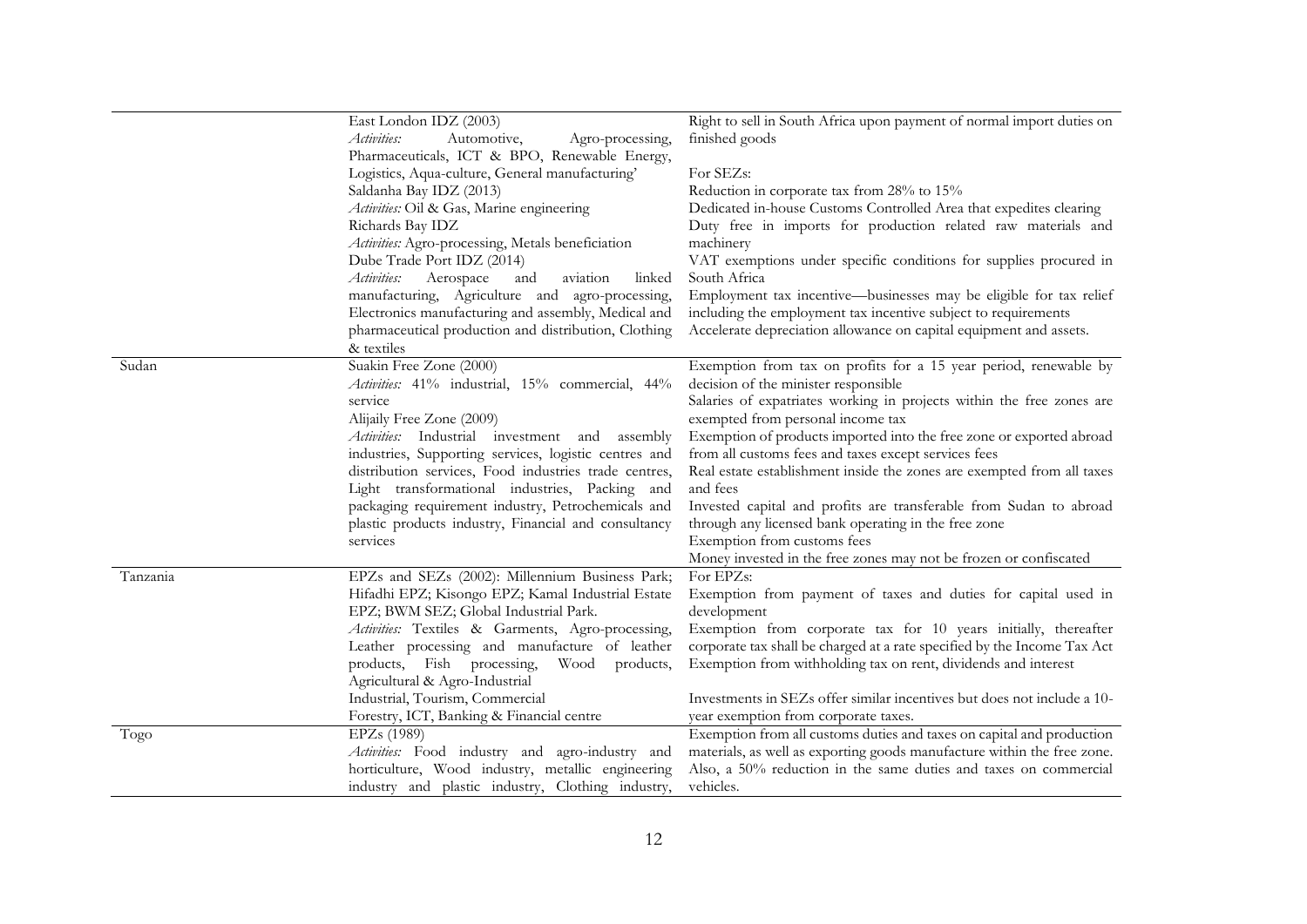|        | synthetic hairs, leathercraft, pharmaceutic industry,<br>cosmetic industry, Textile, Light engineering products<br>and electronics, Jewellery, diamonds polishing,<br>Building materials industry<br>Stationery | 10-year exemption from VAT<br>Stabilisation of corporate duty at the reduced rate of:<br>-5% duty on taxable profit during the first 5 years of operation<br>-10% taxable profit from the 6th year to the 10th year<br>-15% taxable profit from the 11th to the 20th year<br>-Ordinary law shall apply as from the 21st year onwards (regular rate of<br>$30\%$<br>Reduced flat rate of 2% payroll tax for the lifetime of the company (as<br>opposed to the 7% regular rate)<br>Reduction in business licence tax:<br>-5% tax from the 2nd to the 5th year of operation<br>$-10\%$ tax from the 6th to the 10th year<br>-15% tax from the 11th to the 20th year<br>-Ordinary law shall apply as from the 21st year onwards<br>Reduction in land tax:<br>-5% tax from the 2nd to the 5th year<br>$-10\%$ tax from the 6th to the 10th year<br>-15% tax from the 11th to the 20th year<br>-Ordinary law shall apply as from the 21st year onwards                                                                                                                                                                                                                                                                                        |
|--------|-----------------------------------------------------------------------------------------------------------------------------------------------------------------------------------------------------------------|-----------------------------------------------------------------------------------------------------------------------------------------------------------------------------------------------------------------------------------------------------------------------------------------------------------------------------------------------------------------------------------------------------------------------------------------------------------------------------------------------------------------------------------------------------------------------------------------------------------------------------------------------------------------------------------------------------------------------------------------------------------------------------------------------------------------------------------------------------------------------------------------------------------------------------------------------------------------------------------------------------------------------------------------------------------------------------------------------------------------------------------------------------------------------------------------------------------------------------------------|
| Uganda | Free Zones (2014)                                                                                                                                                                                               | Exemption from taxes and duties on all imported raw materials and<br>intermediate goods and capital for exclusive use in the development of<br>production output<br>Unrestricted remittance of profit after tax<br>Tax holiday for 10 years on finished consumer and capital goods<br>100% exemption from tax on income from agro-processing<br>100% exemption on income derived from the operation of aircrafts in<br>domestic and international traffic or the leasing of aircraft<br>Exemption on plant and machinery used in the free zones for 5 years<br>and 1 day from Customs duty upon disposal.<br>Exemption from all taxes, levies and rates on exports from the free<br>zones namely excise duty and Customs taxes;<br>100% exemption from tax on income of a person offering Technical<br>Assistance under a Technical Assistance Agreement;<br>Exemption from import duties and taxes on all goods entering a free<br>port zone;<br>VAT exemption on supply of selected services e.g. medical services,<br>social welfare services, power generated by solar;<br>Exemption of Withholding Tax on petroleum, petroleum products,<br>plant and machinery, human or animal drugs and supply/importation<br>of raw materials. |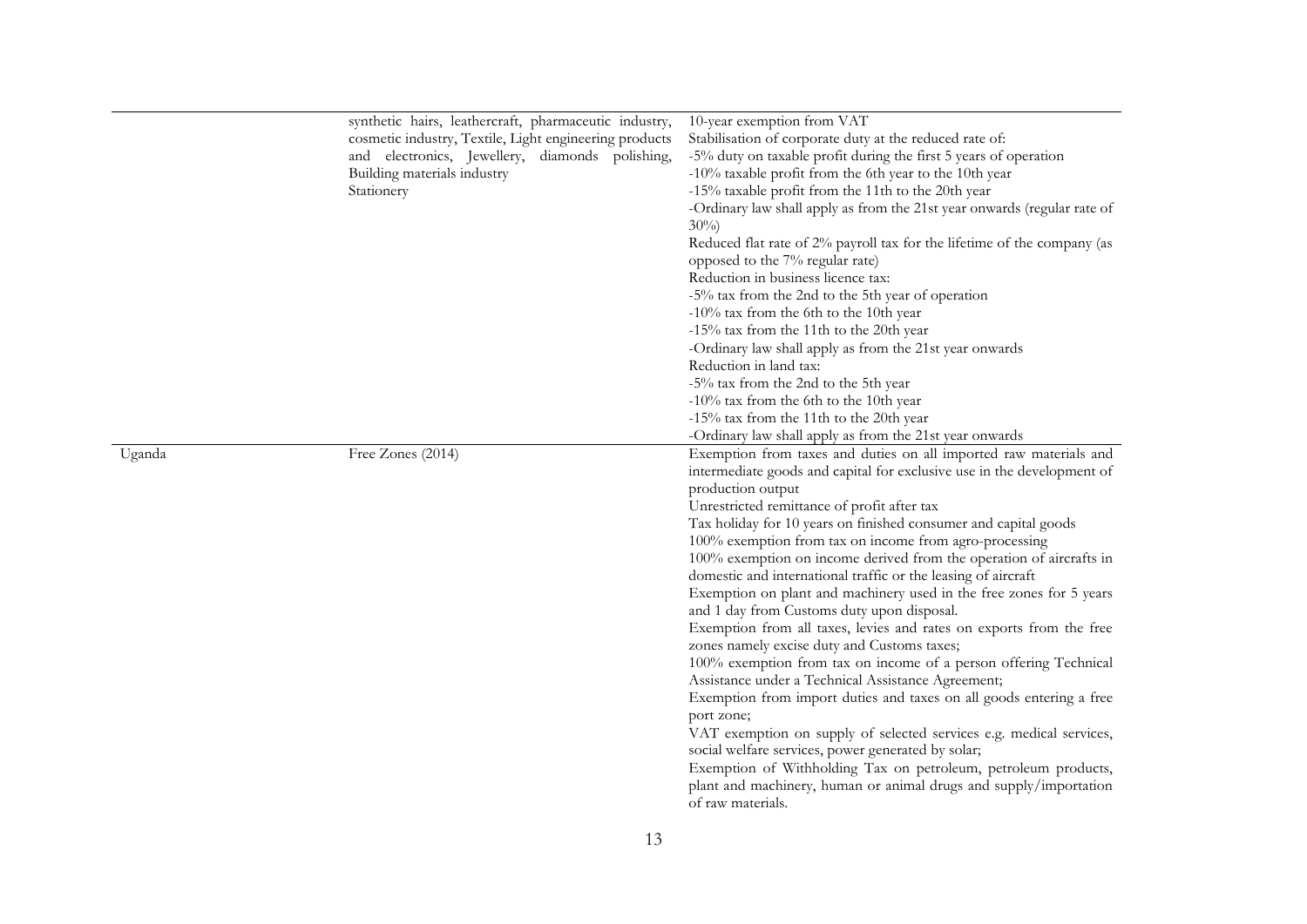|          | Nakaseke SEZ (2015)<br>Activities: Agribusiness products                                                                                                                                                                                                                   | Duty Free Status                                                                                                                                                                                                                                                                                        |
|----------|----------------------------------------------------------------------------------------------------------------------------------------------------------------------------------------------------------------------------------------------------------------------------|---------------------------------------------------------------------------------------------------------------------------------------------------------------------------------------------------------------------------------------------------------------------------------------------------------|
| Zambia   | Chambishi MFEZ (2007/2008)<br>Activities: Copper smelting, Manufacture of household<br>appliances, Manufacture of bars, wires, electric cables<br>and motor parts, Agro-processing,<br>Lusaka East MFEZ (2009)<br>Activities: Light manufacturing activities, Provision of | MFEZ:<br>Profits on tax:<br>-0% for the first 5-years profits are made.<br>-50% of profits taxed for years 6 to 8<br>-75% of profits taxed for years 9 and 10                                                                                                                                           |
|          | services such as conference facilities and hotel<br>accommodation<br>Lusaka South MFEZ (2012)<br>Sub-Saharan Gemstone Exchange Industrial Park                                                                                                                             | 0% tax rate on dividends of companies operating under the MFEZ for<br>a period of 5years from the year of first declaration of dividends                                                                                                                                                                |
|          | Activities: Warehousing & Storage, Light Industry, Oil<br>refinery, Residential, Gemstone processing<br>Roma Industrial Park (2011)                                                                                                                                        | 0% import duty rate on raw materials, capital goods, machinery<br>including trucks and specialised vehicles for 5 years.                                                                                                                                                                                |
|          | Activities: Light industries, Retail parks, Office Park,<br>Warehousing                                                                                                                                                                                                    | Deferment of VAT on machinery and equipment including trucks and<br>specialised motor vehicles imported for investment in MFEZ.                                                                                                                                                                         |
| Zimbabwe | EPZs (1996)<br>Activities: Mining, Agro-processing                                                                                                                                                                                                                         | 5-year tax holiday. Following the initial 5 year period, tax is paid at a<br>rate of 25%, rather than the normal rate of 35%.<br>Duty free importation of raw materials and capital equipment for use<br>in the EPZ<br>No tax liability from capital gains arising from the sale of capital<br>invested |
|          |                                                                                                                                                                                                                                                                            | Mining sectors investors in EPZs:<br>Reduced corporation tax of 20%<br>Import duty exemption on imported capital goods.                                                                                                                                                                                 |

Note: The following countries were considered but no information on SEZs for these locations could be found online: Botswana, Burkina Faso, Burundi, Cape Verde, Central African Republic, Chad, Congo (Brazzaville), Equatorial Guinea, Ethiopia, Guinea, Guinea Bissau, Lesotho, Liberia, Mali , Niger, Sao Tome and Principe, Seychelles, Somalia and Swaziland.

Sources: See Appendix A.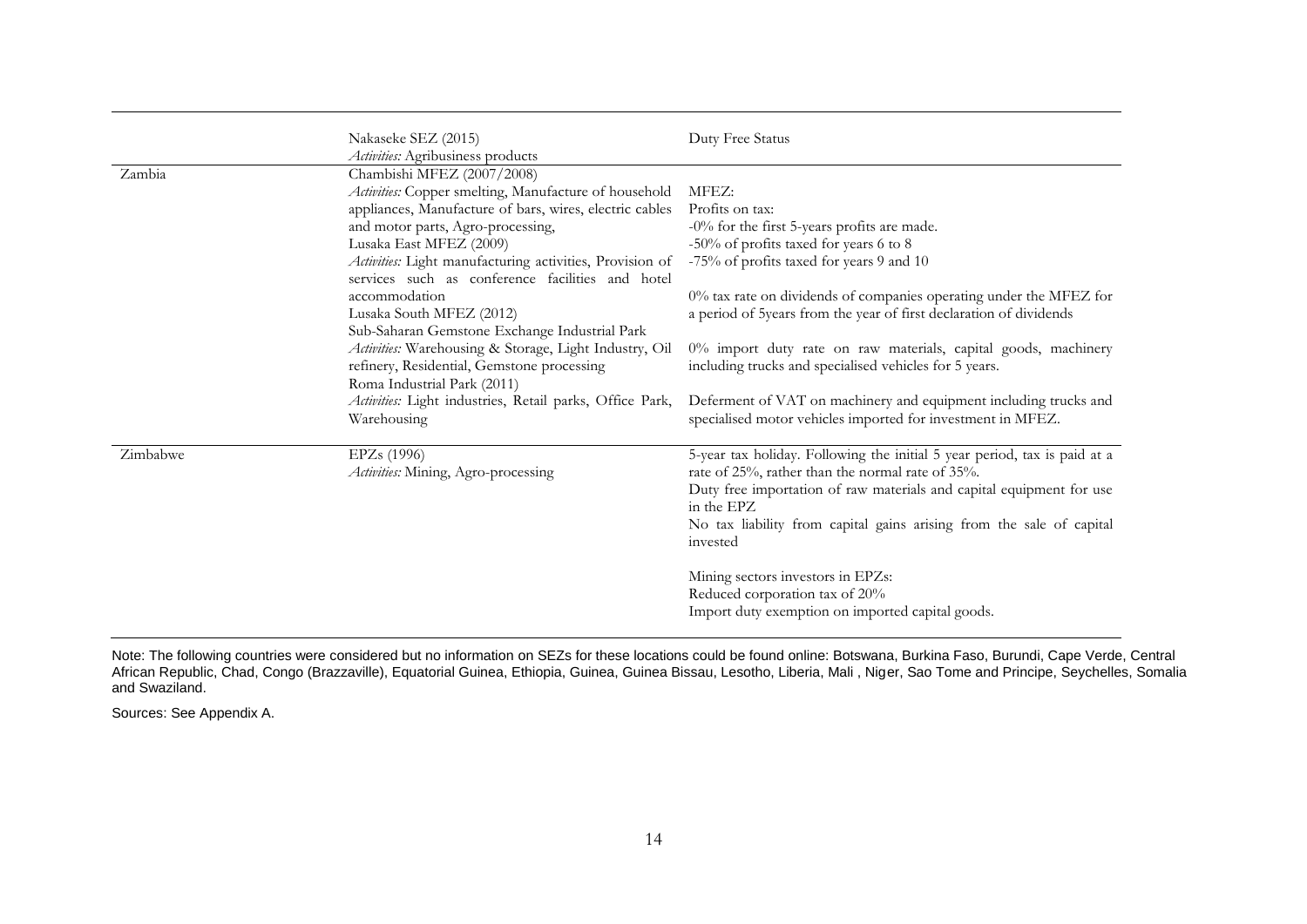It is clear from this, albeit incomplete, inventory that a significant number of SEZs have been established across SSA over the last three decades. The earliest established zones in our sample were a number of EPZs set up in Togo in 1989 covering the food and agri-business, wood, metal engineering and plastic, clothing and textile, pharmaceuticals and other light manufacturing. Other early movers include Cameroon, Kenya, Malawi, Mauritius, Namibia, Nigeria and Zimbabwe, with a number of zones established in the early 1990s that remain in operation today. The majority of zones were established during the 2000s. Between 2000 and 2009, 38 zones were established in 14 countries. Sixteen zones were established in Nigeria during this decade and six in Tanzania. Between 2010 and 2016 an additional 16 zones were established.<sup>5</sup> The real latecomers to SEZ development are Rwanda, Sierra Leone and Uganda where zones have only been established in recent years.

There is considerable variation across zones in the range of activities they are involved in. Most zones welcome investment from multiple sectors and in many cases these sectors are integrated along the supply chain in some way. For example, the Chambishi MFEZ in the Zambia hosts activities in copper smelting, the manufacture of household appliances and the manufacture of bars, wires, electric cables and motor parts. Many zones also offer supporting services for industry. For example, the Baluluane IFZ in Mozambique includes both light and heavy manufacturing coupled with supporting downstream industries (aluminum conversion and processing), packaging and labeling and other related services industries. These zones offer great potential both in terms of facilitating access to inputs and output markets for resident firms but also for agglomeration economies and productivity spillovers along the supply chain. Many zones offer supporting services such as call centres, business services, logistic services and conference facilities.

There are some zones that exclusively focus on a single activity. For example, Kenya is home to six EPZs exclusively focused on the garments sector. Garment only zones are also in operation in Tanzania. A number of zones exclusively dedicated to the oil and gas, minerals and other mining sectors also exist, most notably in Angola, Gabon, Ghana, Nigeria, South Africa and Zimbabwe.

Most countries have zones that include agriculture related sectors covering agri-business, agroprocessing, livestock and dairy products. Zones focused on high-end service sectors are less common. Some examples include the East London IDZ in South Africa and ITC and Biotechnology focused zones in Benin and Cote d'Ivoire.

SEZs offer a wide range of different incentives to investors. Tax reliefs are the most common incentives offered with all zones, with the exception of Angola offering some form of tax relief, deductions or exemptions. The zones in Angola only offer infrastructure and supporting services.

In some cases, very generous tax reliefs are offered. For example, zones in Eritrea offer no taxes on income, profits or dividends, and no customs duties on imports. The most common type of tax incentive offered is a zero or reduced rate of corporation or income tax for a number of years, increasing gradually thereafter. For example, zones in Kenya offer a tax amnesty for ten years, rising to 25 per cent corporate tax for the next ten years after. Similarly, zones in Zambia offer 0 per cent corporation tax for the first five years, 50 per cent of profits are taxed for years 6–8, 75 per cent of profits are taxed for years 9–10. In Zimbabwe, a 5-year tax holiday with a 25 per cent rate applied thereafter, rather than the normal rate of 35 per cent, is offered in zones. In Cote d'Ivoire, an exemption from income tax for the first five years is offered with a 1 per cent income tax rate on revenue from year six onwards with the possibility of a tax rebate. Zones in Sudan and

-

<sup>5</sup> We are missing information on the year of establishment of 11 zones in our sample.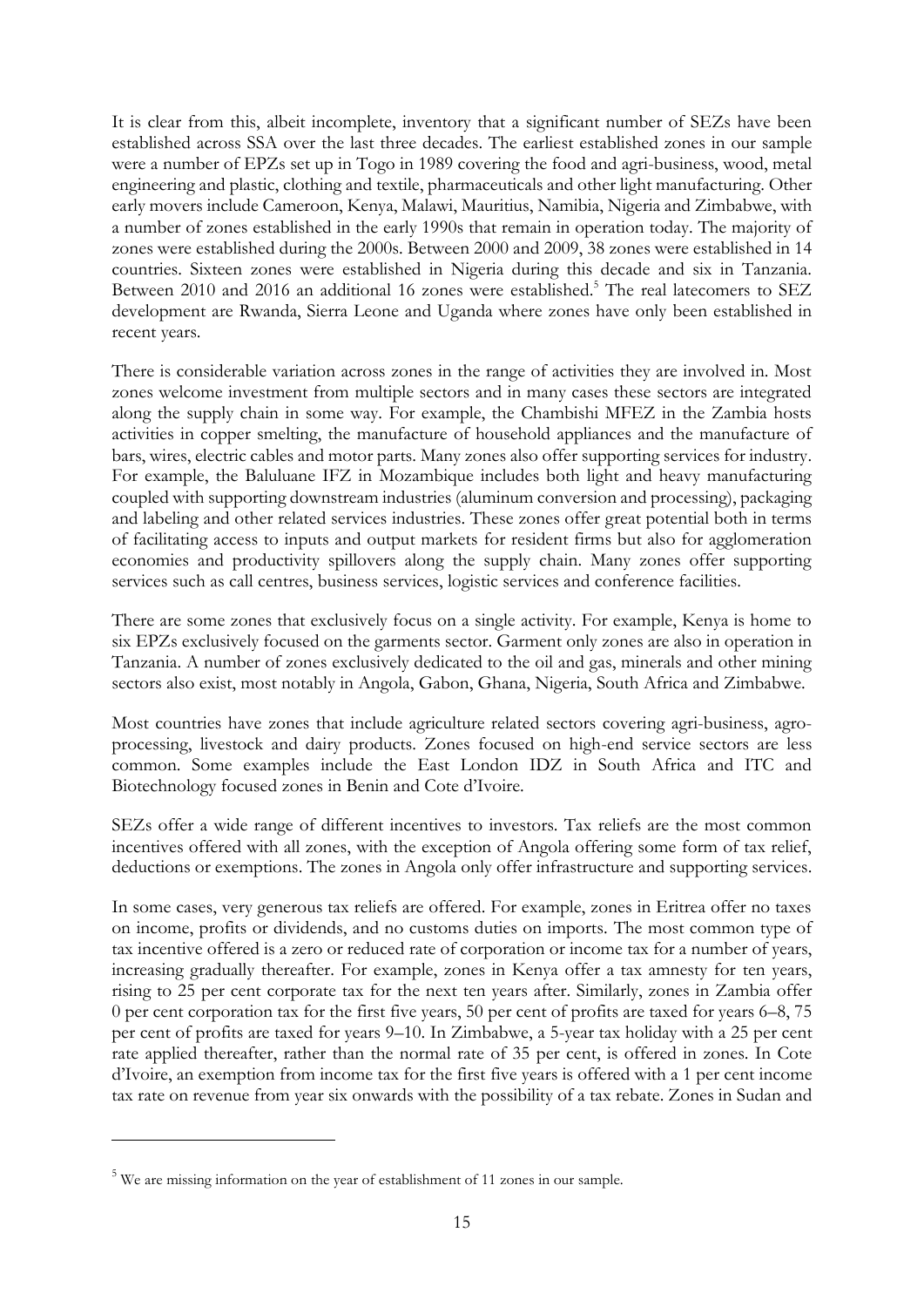Uganda offer tax exemptions on construction of buildings. Duty free imports and exports are also common.

Other services offered by zones include employment services such as the provision of long-term visas, work permits and flexible recruitment laws. For example, in Senegal, one single authority for all licenses and permits is provided along with more relaxed laws in relation to the recruitment of foreign labour. In Nigeria, a guarantee that there will be no strikes or lockouts is provided in all 17 zones. Many zones also allow for 100 per cent foreign ownership of firms along with 100 per cent repatriation of profits.

Information on the effectiveness of the SEZs in terms of attracting investors is only available for 36 out of the 79 zones considered in Table 1. Information is unlikely to be available for unsuccessful SEZs and so we are dealing with a selected sample. With this in mind, we find that in 29 of the 36 cases where information is available, it appears that the zones are functioning well. For example, in Gabon, our online sources suggest that there are 80 investors located within zones from 18 different countries. There are eight firms in operation in the Nkok Zone in Gabon which was established in 2010 with a further 10 expected to be in operation by the end of 2016. The Djibouti Free Zone established in 2004 is home to 160 companies from 39 different nationalities. In South Africa 2,931 jobs are attributed to the 28 operational investors in their East London IDZ. In Togo, it is reported that 65 companies operate in SEZs directly employing 13,000 people accounting for approximately USD\$500 million of commercial activity. The Chambishi MFEZ in Zambia employs more than 5,600 people with a total investment outlay of more than USD\$800 million. In Zimbabwe, there are currently 183 designated companies located in EPZs. In Kenya the Athi River EPZ has 42 firms operating and is experiencing an increase in activity. By the end of 2016 this zone is expected to attract 100 textile investments. Five other zones in Kenya indicate that they are fully occupied.

As indicated, the SEZ success stories are easier to find than unsuccessful cases, and so the cases identified here are clearly a selected group. Nevertheless, within our sample of SEZs we do find some examples of less successful stories. For example, a significant delay in land allocation and local resistance eventually led to an investor removing their business from the Gambia. Lack of resources also hindered the effectiveness of the 'one stop approval service' offered by the board of the Ashanti Technology Park in Ghana. A scaling down of operations by some diamond cutting and polishing companies in the Walvis Bay EPZ in Namibia has resulted in a decrease in employment. In Kenya, the Kipevu SEZ remains undeveloped and the Sameer Industrial Park was scaled down due to a prolonged unfavorable business environment.

## **4.2 SEZs planned or legislation in place**

Table 2 summarizes the information available online on SEZs that are currently planned or under development in SSA. We found information on only 13 countries. It should be noted that it is likely that there are many other countries with SEZs in the planning phase but with no information available.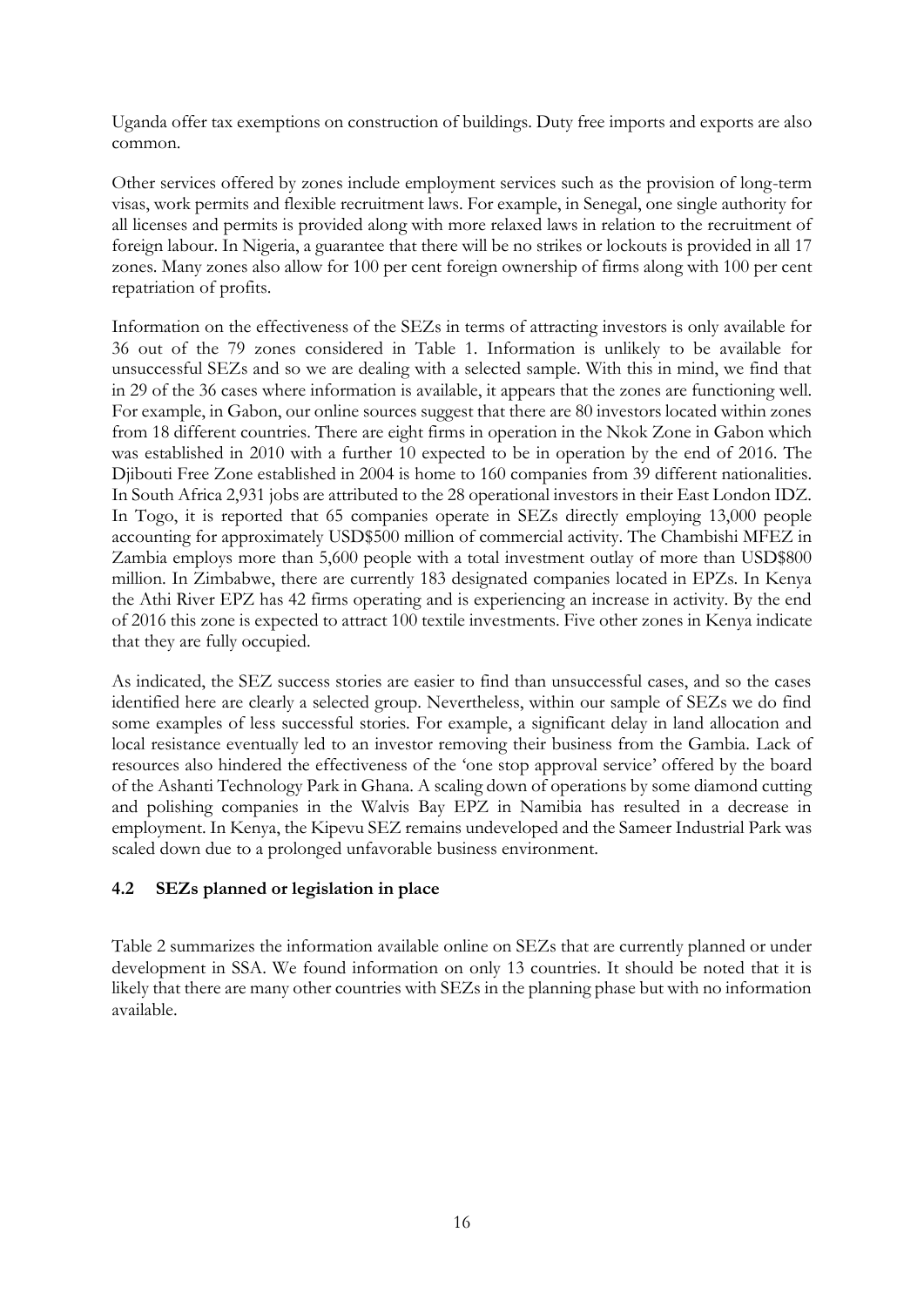## Table 2: SEZs planned in sub-Saharan Africa

| Country             | Planned SEZs                                                                                                                                                                                                                                                                                                                                                                                                                                                                                                                                                                                                                                                                                                                                                                                                               |  |  |  |
|---------------------|----------------------------------------------------------------------------------------------------------------------------------------------------------------------------------------------------------------------------------------------------------------------------------------------------------------------------------------------------------------------------------------------------------------------------------------------------------------------------------------------------------------------------------------------------------------------------------------------------------------------------------------------------------------------------------------------------------------------------------------------------------------------------------------------------------------------------|--|--|--|
| Angola              | In October 2015 legislation was approved which establishes rules for the creation,<br>organization<br>of<br>SEZs.<br>The<br>and functioning<br>incentives<br>will<br>include:<br>- Exemption on the payment of any customs duties on the export of manufactured goods<br>- Exemption on the payment of import duties on goods used as raw materials for a 5-year<br>period<br>- Exemption on the payment of import duties on machinery and other equipment installed<br>in its units for a 10-year period                                                                                                                                                                                                                                                                                                                  |  |  |  |
| Congo (Brazzaville) | Four foreign trade zones located in Congo are in the planning process. Memoranda of<br>understanding were signed with the Governments of Mauritius and Singapore to solicit<br>technical<br>expertise<br>developing<br>SEZs.<br>on<br>these<br>A Ministry to the Presidency in charge of SEZs began development in 2009. To date very<br>few companies have decided to locate in these SEZs.                                                                                                                                                                                                                                                                                                                                                                                                                               |  |  |  |
| DRC                 | A number of SEZs are planned over the coming years. They include<br>Kinshasa-Inga-Matadi-Banana<br>Ilebo-Tshikapa-Kananga-Mbuji Mayi<br>Kolwezi-Likasi-Lubumbshi-Sakania<br>Uvira-Bukavu-Goma-Beni-Bunia<br>Kisangani-Bumba-Mbandaka.                                                                                                                                                                                                                                                                                                                                                                                                                                                                                                                                                                                      |  |  |  |
| Djibouti            | A number of new SEZs are planned over the coming years. They include:<br>Khor Ambado Free Zone<br>Jabanas Free Zone<br>UKAB Holdings Free Zone<br>Fabtec Industries Free Zone<br>Djibouti Free Trade Zone                                                                                                                                                                                                                                                                                                                                                                                                                                                                                                                                                                                                                  |  |  |  |
| Gabon               | Franceville SEZ is currently being developed 650km southeast of Libreville. It aims to host<br>agricultural<br>processing<br>firms.<br>An SEZ in Port Gentil focused on chemical engineering is being developed by Olam, a<br>Singapore-based<br>corporation<br>An SEZ for tourism is currently under consideration to be located at Nyoni, a coastal town<br>located about 50km southwest of Libreville.                                                                                                                                                                                                                                                                                                                                                                                                                  |  |  |  |
| Kenya               | As part of the Vision 2030 development agenda, the development of SEZs in Mombasa<br>(2000 km <sup>2</sup> ), Lami (700 km <sup>2</sup> ) and Kisumu (700 km <sup>2</sup> ) have been approved.<br>Operations are expected to begin in Mombasa in 2018. Activities will include wholesale &<br>retail trading, breaking bulk, re-packaging logistics, warehousing and handling & storage of<br>goods<br>The Kenyan Government is also in the process of converting EPZs into SEZs in order to<br>for<br>wider<br>of<br>commercial<br>allow<br>$\rm{a}$<br>range<br>ventures.<br>Incentives include a VAT exemption, a reduction in corporate tax from 30% to 10% for the<br>first 10 years and corporate tax of 15% for the 11th to 20th years.<br>It was announced in 2014 that a FTZ in Mombasa would also be developed. |  |  |  |

| Mozambique |                |        |                  |      |      |                         |
|------------|----------------|--------|------------------|------|------|-------------------------|
| Nigeria    | Zones<br>Abuia | Tech   | under<br>Village | Free | Zone | Construction:<br>(2007) |
|            | Living         | Spring |                  | Free | Zone | (2006)                  |

A special tax and custom regime is being created for the Zambezi Valley until 2025.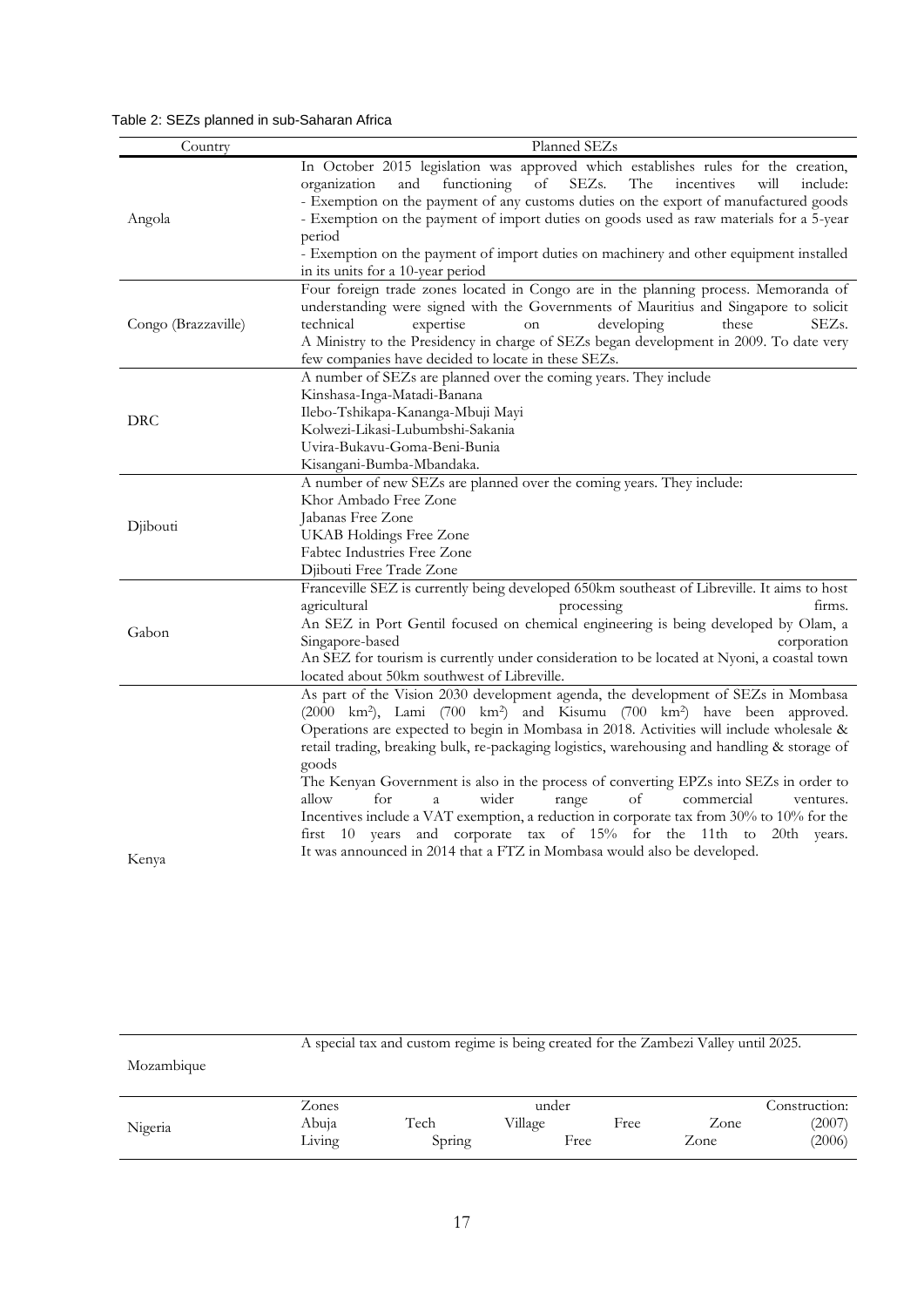| Badagry                                  |       | Creek         |            | Integrated |            |                 | Park       |              | (2014)    |
|------------------------------------------|-------|---------------|------------|------------|------------|-----------------|------------|--------------|-----------|
| Ogindigbe                                | Gas   |               | Revolution |            | Industrial |                 | Park       |              | (2014)    |
| Nigeria                                  |       | Aviation      |            | Handling   |            | Company         |            |              | (2014)    |
| Nigeria                                  |       | International |            |            | Commerce   |                 | City       | (2014)       |           |
| Ogogoro                                  |       |               | Industrial |            |            | Park            |            |              | (2014)    |
| Centenary                                |       |               |            | City       |            |                 |            |              | (2014)    |
| Ondo                                     |       |               | Industrial |            |            | City            |            |              | (2015)    |
| 'Operational'                            |       |               | Zones      |            | awaiting   |                 |            | development: |           |
| <b>Brass</b>                             |       | <b>LNG</b>    |            | Free       |            | Zone            |            |              | (2007)    |
| Specialised                              |       | Railway       |            | Industrial |            |                 | <b>FTZ</b> |              | (2007)    |
| Imo                                      |       | Guangdong     |            |            |            | <b>FTZ</b>      |            |              | (2007)    |
| Kwara                                    |       | Free          |            |            | Zone       |                 |            |              | (2009)    |
| Koko                                     |       |               |            | <b>FTZ</b> |            |                 |            |              | (2009)    |
| Oluyole                                  | Free  |               |            | Zone       |            |                 | (2000)     |              |           |
| Ibom                                     |       |               |            | IFZ        |            |                 |            |              | (2012)    |
| Banki                                    |       |               | Border     |            |            | Free            |            |              | Zone      |
| Zones                                    |       | Awaiting      |            |            |            | Final           |            |              | Approval: |
| Ossiomo                                  |       |               |            |            |            |                 |            |              | FTZ       |
| Enugu                                    | Power | &             |            | Industrial |            | Development     | Free       |              | Zone      |
| Warri                                    |       | Industrial    |            |            |            | <b>Business</b> |            |              | Park      |
| Kogi                                     |       |               |            | Free       |            |                 |            |              | Zone      |
| Baklang                                  |       |               |            | Free       |            |                 |            |              | Zone      |
| Madewell                                 | $\&$  |               | Textile    |            | <b>INC</b> |                 | Free       |              | Zone      |
| Airport                                  |       |               |            | Free       |            |                 |            |              | Zones     |
| Sahara Offshore Logistics Base Free Zone |       |               |            |            |            |                 |            |              |           |

| Senegal      | Plans to develop additional SEZs in Ziguinchor in the southern Cassamance region.   |
|--------------|-------------------------------------------------------------------------------------|
|              | A number of new SEZs are planned over the coming years. They include:               |
|              | Mthata                                                                              |
|              | Harrismith                                                                          |
|              | JHB                                                                                 |
|              | <b>DTP</b>                                                                          |
| South Africa | Tubaste                                                                             |
|              | Musina                                                                              |
|              | Nkomazi                                                                             |
|              | Upington                                                                            |
|              | Bojanala                                                                            |
|              | Atlantis                                                                            |
|              | A new FTZ in Kosti near South Sudan is underway but progress has been slow.         |
| Sudan        |                                                                                     |
|              |                                                                                     |
| Tanzania     | Two new SEZs are planned, Bagamoyo SEZ in Mbegani and the Kigoma SEZ.               |
|              | The Lumwana MFEZ is currently under development and will include the manufacture of |
| Zambia       | explosives, agro-processing, horticulture fisheries, and hotel accommodation        |

#### Sources: See Appendix A.

In Kenya, as part of the Vision 2030 development agenda a number of SEZs have been proposed and are expected to be operational by 2018. They will include activities in wholesale and retail trade, breaking bulk, re-packaging logistics, warehousing and the handling and storage of goods.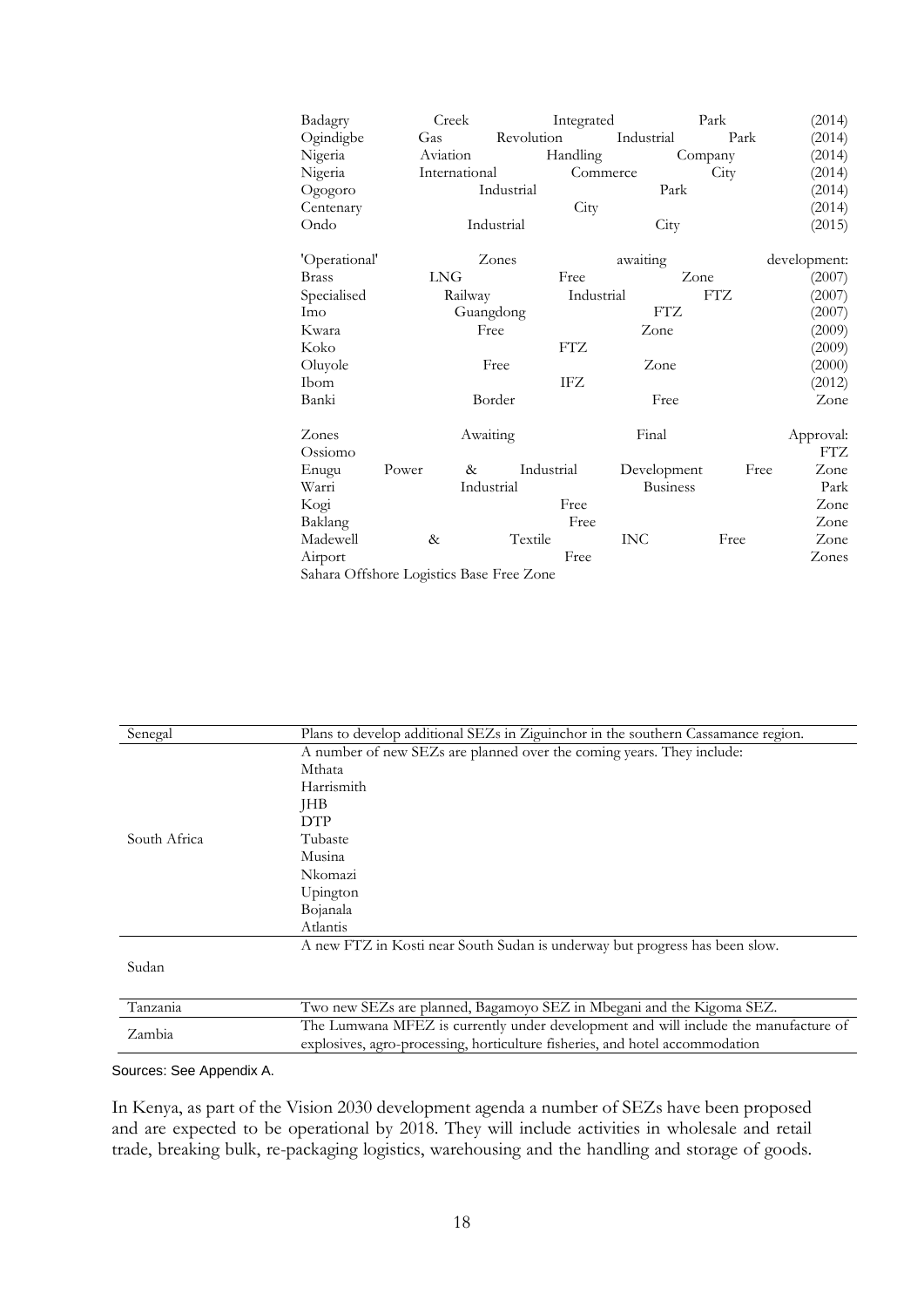It is also in the process of converting EPZs to SEZs to allow for a wider range of economics activities.

Nigeria currently has 25 zones either under construction or in the planning phase. South Africa currently has 10. The Democratic Republic of the Congo (DRC) and Djibouti both note they have five planned. In Angola, there are plans in place to change the rules for the creation of SEZs that will extend the incentives offered to firms to a range of tax exemptions. In Mozambique, a special tax and custom regime is being planned for the Zambezi Valley that will run until 2025.

In Zambia, the Lumwana MFEZ is currently under development. Over the next four years it is expected to accommodate 50–60 enterprises with an output exceeding USD\$1.5 billion, of which USD\$600 million will be exported. It is also expected to lead to the creation of 6,000 jobs for the local population. SEZs and FTZs are also planned in Congo (Brazzaville), DRC, Djibouti, Gabon, Senegal, South Africa, Sudan, and Tanzania.

It is clear from the information presented in Tables 1 and 2 that SEZs are an important tool of industrial policy in SSA. It is also evident that there are a number of well-functioning SEZs in many SSA countries. It should, however, be re-emphasized that the SEZs considered in our analysis are a selected sample of the more successful SEZs. It is highly unlikely that SEZs that have failed or have closed down are documented on the online sources that we considered. As Farole (2011) points out, African SEZs have, in general, under-performed relative to expectations. The fact that there are examples of successful SEZs in SSA suggests there are important lessons to be learned from these experiences that will help in the design and development of SEZs on the continent in the future.

## **5 China in Africa: opportunities and challenges**

China's engagement in Africa has intensified over the last decade. By the end of 2009, China's outward foreign direct investment (FDI) in Africa had reached a stock of US\$9.33 billion. A large share — 22 per cent, second only to mining—went to manufacturing (Lin 2011). More recently, Chinese investment in African manufacturing has accelerated. From 2009 to 2012 it was estimated to be US\$1.33 billion. The Chinese government currently offers tariff-free entry to more than 400 products from Africa's low-income countries, and the composition of exports from Africa to China is also much more diverse than with other trading partners such as the US where most exports are raw materials (Brautigam and Tang 2014). China has also become a major aid donor to Africa and a source of development policy advice.

Building on its own highly successful experience with spatial industrial policy, China has played a leading role—one largely ignored by Africa's traditional 'development partners'—in reviving interest in SEZs as a tool for industrial development. In this section we look at two aspects of China's engagement in spatial industrial policy in Africa. First, we discuss China's Economic Cooperation Zone (ECZ) initiative, which is part of its official aid programme. We then turn to a case study of recent developments in Ethiopia, the country that has most faithfully sought to replicate the Chinese model of SEZ development.

## **5.1 China's African SEZ initiative**

Since about 2000, China's Ministry of Commerce has supported the development of six ECZs in Africa. Agreements were signed to develop zones in Zambia, Egypt, Nigeria, Mauritius and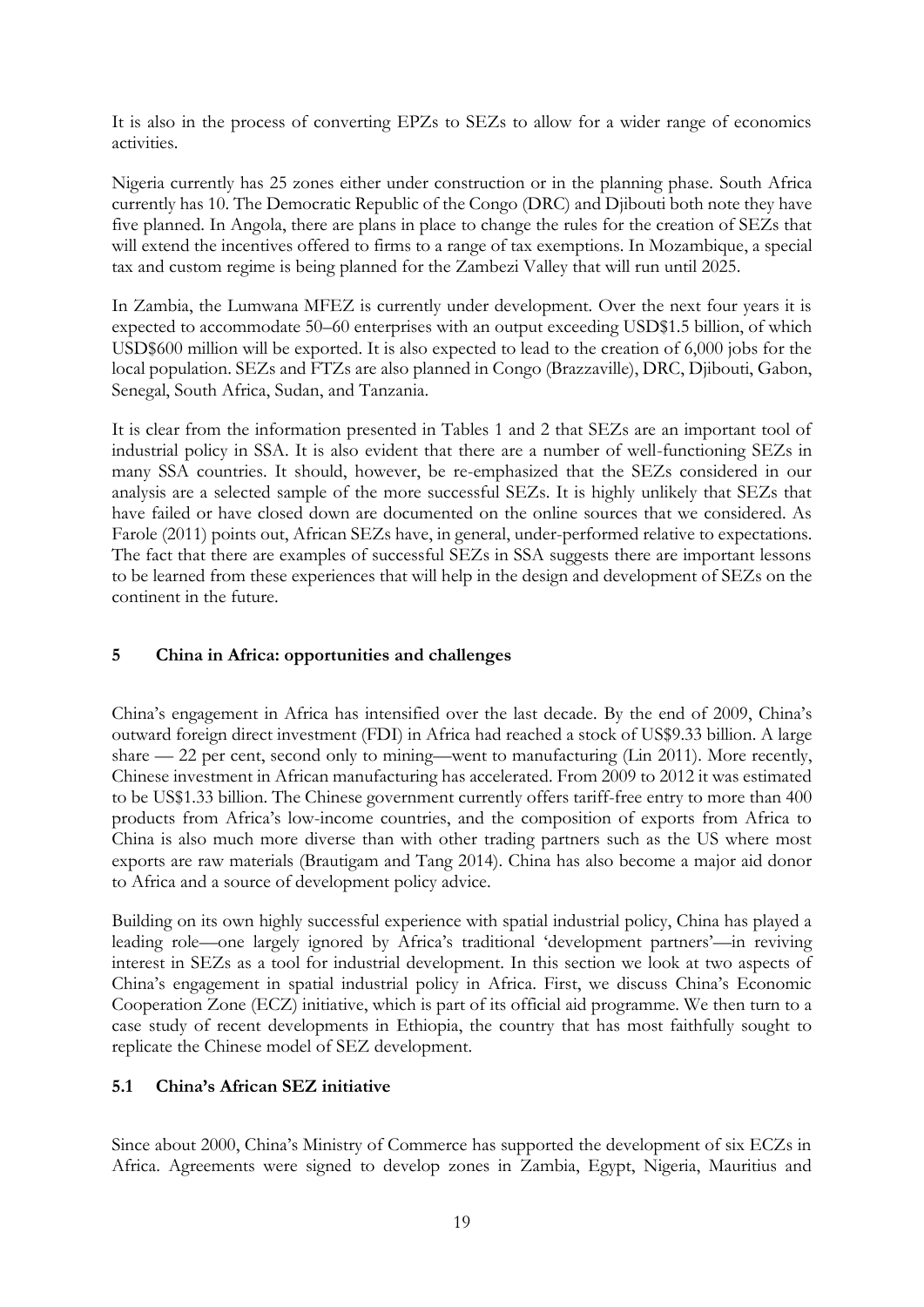Ethiopia. Planning for most zones was initiated in the early to mid-2000s but dates back as far as 1994 in the case of Egypt (Brautigam and Tang 2014). By 2015 only three zones were in operation, in Zambia, Egypt and Ethiopia. The other four zones were still under construction.<sup>6</sup> All of the zones are designed to support manufacturing and most are concentrated on traditional mass manufacturing sectors.

In order to create the ECZs the Chinese government issued tenders for Chinese firms to develop the zones and private zone developers have played an important role in the initiative. The Chinese private developers construct the infrastructure inside the zones and are responsible for day to day operation. The Chinese government provided grants to the developers of between US\$29 and US\$44 million in addition to long term loans of up to US\$294 million. Access to subsidies was performance-based. The Chinese government has also undertaken to promote the zones among Chinese firms looking to offshore low-end manufacturing. African governments are responsible for regulating the zones and providing fiscal incentives to potential clients. Incentives usually include tax holidays, waivers on import tariffs for raw materials and inputs and restrictions on strike activity. Host governments are also responsible for providing infrastructure outside the zones.

While it is too early to tell whether the Chinese ECZs will be successful, there are some features of the model that make it different from previous failed attempts to develop SEZs in Africa. First, the business model is different. Typically, SEZs are developed and operated by national governments. In the case of the ECZs, private Chinese firms are responsible for the development of the zones and so are likely to be more market focused and driven by profitability. Second, the tender process for selecting the Chinese firms responsible for developing the zones took account of the developer's ability in designing and constructing infrastructure. The designs of many of the zones are based on successful Chinese SEZs. This suggests that at least from an efficiency point of view these zones are likely to deliver.

The metric used to determine success is important. In terms of their role in industrializing, the success of ECZs in Africa will depend on the extent to which they attract a diverse pool of local and international investors, create jobs and foster technology transfer and learning. While the full range of investors into the zones is not yet known, it is expected that the vast majority will be Chinese. In fact, some host governments have actively prevented local firms from locating in the zones stating that they want them to be a vehicle for attracting FDI (Mauritius). This raises concerns over the lack of linkages between the ECZs and the domestic manufacturing sector, as this will limit the extent to which knowledge transfers to the local economy will occur.

## **5.2 Ethiopia: implementing the Chinese model**

-

In autumn 2015, the Government of Ethiopia launched its second Growth and Transformation Plan (GTP II). GTP II set out a range of development priorities to achieve middle-income status by 2025, including a focus on fostering industrialization. In implementing the new plan, Ethiopia has embarked on what is arguably the region's most ambitious set of spatial economic policies, largely modeled on its understanding of the Chinese experience. Ethiopia's large geographic size and the poor state of its infrastructure, make transport costs high and promote spatial concentration of industry. Manufacturing firms are present in all the large urban centres of the

<sup>&</sup>lt;sup>6</sup> In addition to the official ECZs, a number of private Chinese firms have established industrial parks and free trade zones in Africa on their own. Very little information is available on the process involved in the establishment of these zones and their success to date.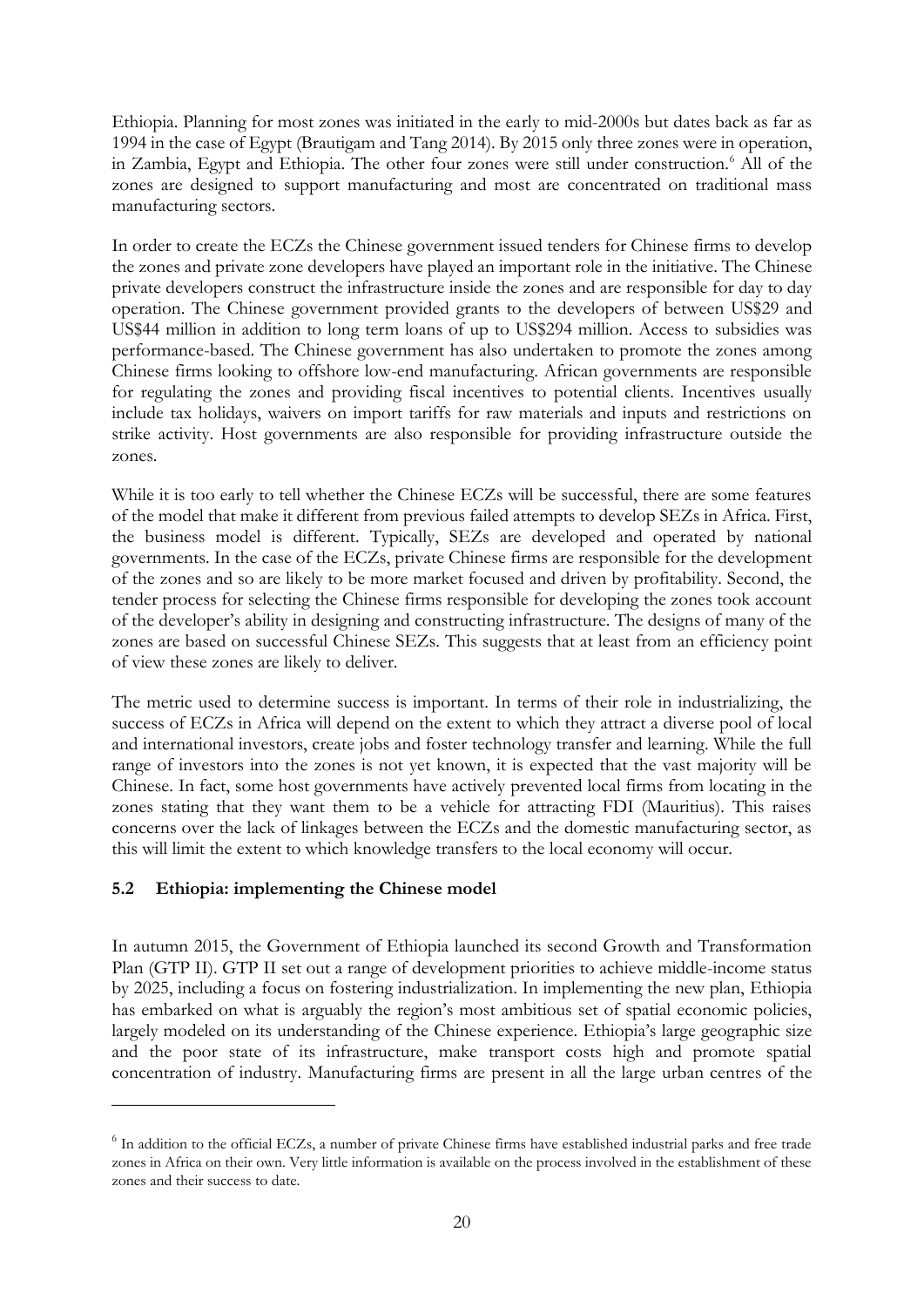country, and there is a relatively high concentration of manufacturing production in Addis Ababa and its neighbouring areas. Because Ethiopia is landlocked, exporting firms tend to be located near to access corridors such as the airport at Addis Ababa and the Djibouti rail corridor. Under GTP II the government has embarked on a programme to develop both public and private SEZs.

The Ethiopian Industrial Parks Development Corporation (IPDC) was established in 2014 to build and maintain federal industrial parks. The IPDC is tasked with both pre- and post-investment services, working collaboratively with the Ethiopian Investment Commission (EIC) and Ethiopian Revenue and Custom Authority to provide a 'one-stop-shop' service for investors in its zones. The IPDC is charged with providing serviced industrial land and pre-built sheds that are in the words of its enabling legislation: '*equipped with all-encompassing utilities and infrastructure facilities that conform to international standards*.' The Ethiopian Investment Board (EIB), chaired by the Prime Minister, provides overall direction and policy coordination.

There are 16 publicly owned industrial parks operating or planned by the IPDC. Bole Lemi Phase 1 was the first industrial park developed by the government. It started operations in 2015 focusing on textile and leather production for export. The second, Bole Lemi Phase 2 (186 hectares), is currently being developed in collaboration with the World Bank. It will contain, an ICT village aiming to promote growth in a new sector. The most recently opened public sector industrial park, Hawassa, was designed and constructed by the China Communications Construction Company in less than a year. The park will house 15 textile and garment firms from China, India, the USA, Sri Lanka, and six Ethiopian companies. The zone has 35 factory sheds and 19 buildings. It is also Ethiopia's flagship 'eco-industrial park', mostly powered by hydro-electricity.

In addition to the publicly developed zones, there are a growing number of privately owned industrial parks. The Eastern Industry Zone was developed by an expatriate Chinese investor in 2007 under the ECZ initiative outlined above. It is located in Oromia region around Dukem, a small town 35 kilometres southeast of Addis Ababa. After a slow start, the number of enterprises in the zone, which covers 4 square kilometres, is expected to reach 50 in 2016.<sup>7</sup> The zone is best known as the site of the Huajian Group, a Chinese company that produces shoes for brands such as Guess and Calvin Klein. Huajian Group itself is now planning to invest US\$2.2 billion in an industrial zone of its own located around Lebu area in the south-western outskirts of Addis Ababa. The Modjo 'Leather City' Industrial Zone, under development by Taiwanese footwear manufacturer George Shoes, is designed to be occupied by new leather tanneries, surrounded by services and ancillary activities, including a common waste water treatment plant and centralized services for chrome recovery and by-products processing.<sup>8</sup>

Both the public and private SEZs are focused on specific manufacturing sectors, such as textiles and apparel, leather and integrated agro-processing. Significant infrastructure is already in place or under construction, particularly on-site facilities including electrical sub-stations, electrical installations, domestic water supply and sanitation. The zones will also include some support services, for example training rooms for workers, customs offices, health clinics and offices for banks, greenery and other public amenities.

The current population of firms in Bole Lemi I and Hawassa reflects the tendency for firms of similar types to agglomerate. Bole Lemi I is entirely occupied by apparel and footwear

<u>.</u>

<sup>7</sup> [http://africa.chinadaily.com.cn/weekly/2015-07/17/content\\_21309023.htm](http://africa.chinadaily.com.cn/weekly/2015-07/17/content_21309023.htm) (Accessed November 2016).

<sup>8</sup> AddisBiz.com (2015), available at: http://addisbiz.com/ethiopian-business-news/169-chinese-corporation-toconstruct-hawassa-industrial-park-for-246m (Accessed June 2016).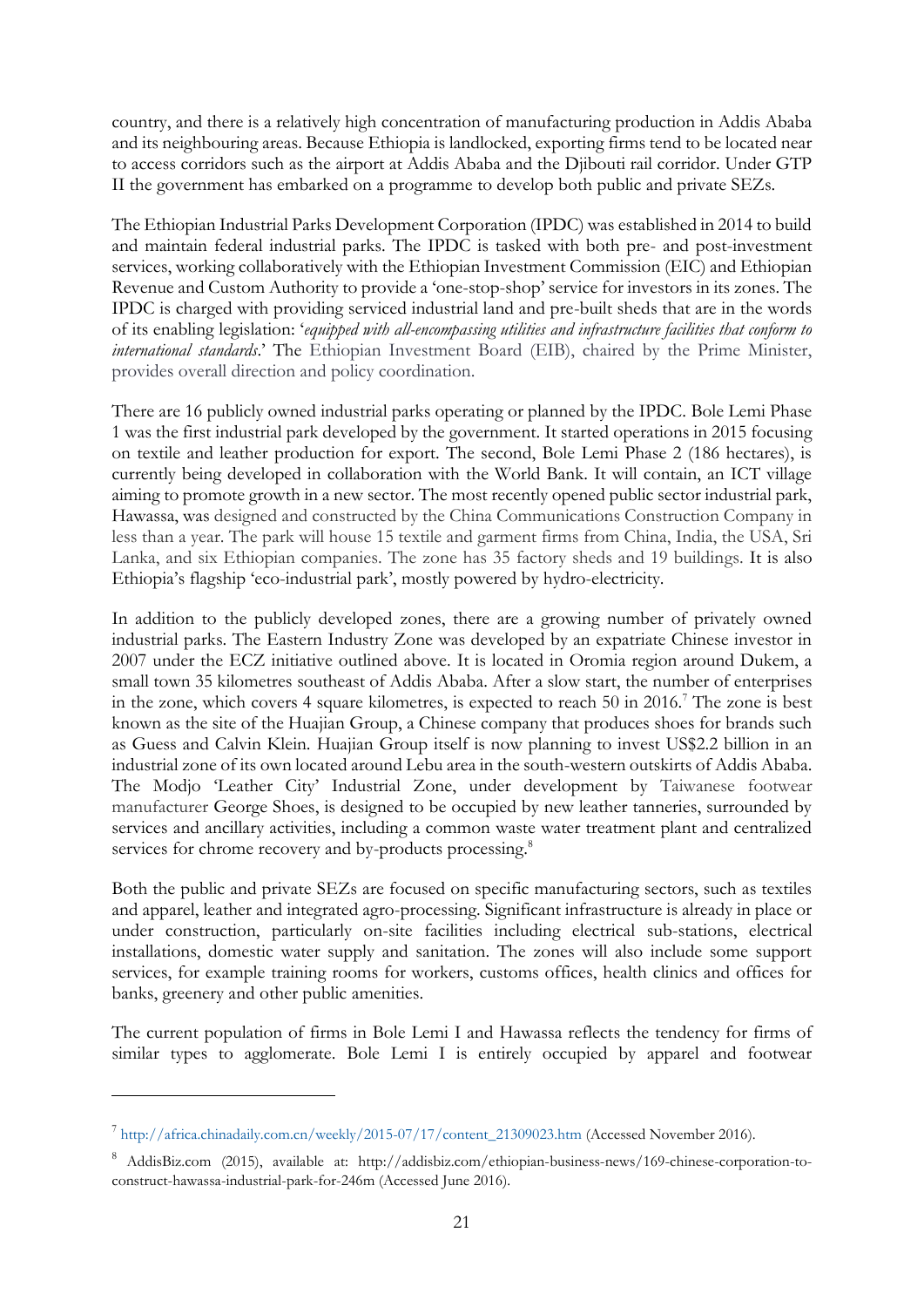manufacturers. Moreover, the Huajian shoe factory in Dukem, and the developing Mojo Leather District are all spaced along the Addis Ababa–Adama corridor. Because these firms require similar inputs and involve quite similar working and management practices, the proximity of the different industrial zones to each other encourages agglomeration benefits.

The rapid growth of SEZs in the area around Addis Ababa points to an important complementarity between spatial industrial and urban development policies. To be successful SEZs need to be integrated with the surrounding cities. In Addis Ababa road networks and public transportation are already stretched. In Bole Lemi Phase I it has been challenging to get workers to the site, which is not well served by public transportation, and some tenants have provided factory shuttle buses. Upon completion of Phase 2, both sites are expected to create up to 75,000 jobs (in two shifts), significantly worsening existing transportation bottlenecks. Because the zones were built on agricultural land, the immediate areas around the sites lack housing and have poor educational and medical services. While there is intent to build residential and community services, they are unlikely to be in place when Bole Lemi Phase II begins operation.

## **6 What is needed for effective SEZ development?**

Africa has been a relative latecomer to the use of SEZs, and part of the reason for the failure of African SEZs may simply be poor timing. The rapid growth and contribution of economic zones to export-led growth in East Asia was in part driven by an unprecedented era of globalization (Farole and Moburg 2014). Because most African countries launched their programmes later, they faced a more competitive environment, especially after the expiration of the MFA. But bad timing alone does not tell the whole story. Many African zones have failed to take off due to a lack of basic infrastructure and institutions.

## **6.1 Infrastructure and institutions**

-

A number of reforms to African SEZ programmes can be undertaken to improve their effectiveness. The most critical is to raise the infrastructure and institutional standards of SEZs to the levels needed to attract regional and global investors.<sup>9</sup> For an SEZ to be successful reliable infrastructure is crucial. For EPZs customized facilities such as IT centres, reliable broadband, power supply, security services, financial services, transportation and logistics are also essential. Farole (2011) found that while in most cases African zones had physical environments that were more attractive than the overall national economy, these improvements were not sufficiently attractive to export-oriented investors with global alternatives. For example, the reported average downtime from lack of electrical power in African SEZs was 44 hours per month compared with only four hours per month in non-African SEZs. As the Ethiopia case demonstrates, lack of investment in connective and social urban infrastructure outside the zone represents another vulnerability.

Institutions supporting SEZs, such as customs clearance, legal requirements for exporting and the regulatory regime must also function well. Customs clearance times in African zones are double that of their non-African competitors (Farole 2011). In Tanzania, for example, only 20 per cent of SEZ firms have access to on-site customs clearance, and clearance times for imports into SEZs

 $9$  Farole (2011) finds that among the African countries surveyed, the top three factors determining investors' decisions to locate in an SEZ were: cost and quality of utilities, access to efficient transport, and the business regulatory environment.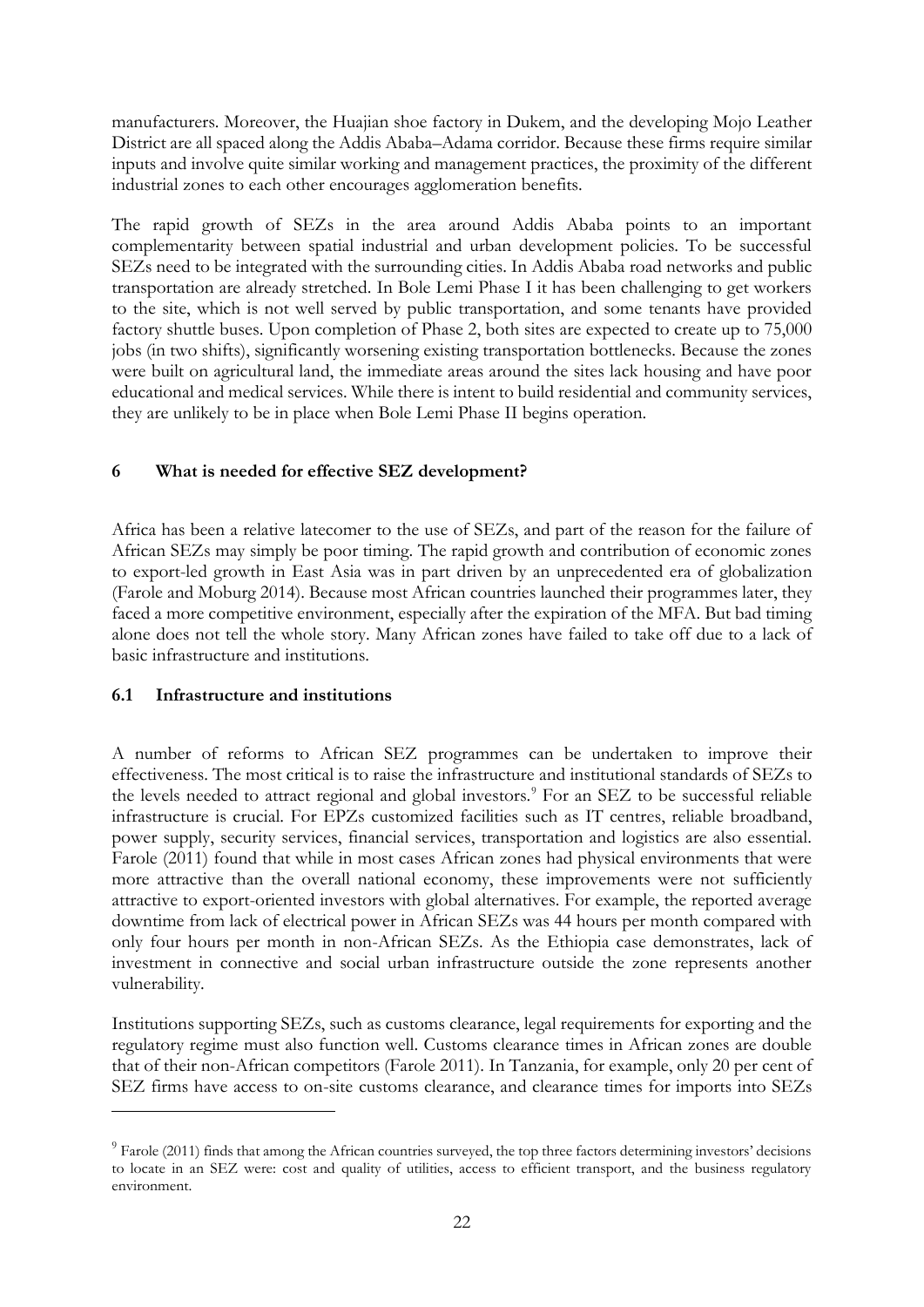averaged 19 days, compared with 14 days for the economy as a whole. Other institutional problems that have plagued African SEZ programmes include insufficient strategic planning, poor choices in terms of location, weak implementation capacity and a lack of internal coordination. The management of SEZs in Africa has also been problematic. Farole's (2011) case studies found that political appointees or former civil servants with little understanding of the private sector managed many of the SEZs. Moreover, SEZs were not linked with other institutions responsible for industrial policy, such as the FDI promotion agency.

Most African SEZs are disconnected from domestic value chains, limiting their utility in the transfer of capabilities. In many countries, current policies and regulations in export processing zones place serious obstacles in the way of linkages between foreign and local firms. The architecture of most African EPZs is 'closed'. in the sense that excessive concern with evasion of tariffs and other taxes by local investors has led to rules that choke off purchaser-supplier relationships between firms in the zone and domestic firms outside. In addition, in many countries regulations restrict the movement of managers and workers between EPZs and the rest of the economy. A key area for action is to remove these obstacles.

## **6.2 Leadership and coordination**

After more than 50 years of experience, there is no lack of international expertise on how to design and implement a successful SEZ programme. Legions of international consultants offer technocratic expertise, and countries with successful SEZs—such as China and Singapore provide technical assistance and financial support for SEZ development as part of their bilateral aid programmes. Many African governments have been the recipients of these initiatives, yet little seems to have changed in the ability of Africa's SEZ programmes to contribute to more robust industrial growth. This suggests that the failure of spatial industrial policy in Africa reflects a deeper set of institutional and governance failures in the practice of industrial policy.

While the practice of industrial policy is both complex and country specific, successful efforts to implement industrial policy share some common characteristics (Page and Tarp 2017, forthcoming). Foremost among these is the role of leadership. One of the most important success factors for SEZ programmes in East Asia was strong support and active commitment to the programme at the highest levels of political leadership (Farole and Moburg 2014). In China and Viet Nam for example the senior government and party leadership were publicly committed to the success of SEZs. This signalled to officials that the economic zone programme was a central instrument in the government's industrial development strategy.

One virtue of having a high-level champion is that it identifies a person who has the job of explaining why the policy agenda looks as it does and who can be held politically responsible for things going right or wrong. When the responsible party is the head of state or government it also raises both the visibility of the industrial policy process and the level of accountability for its implementation. In Africa, all too frequently top political leadership has chosen to delegate the industrial development agenda to lower levels of government, and, while political leaders have periodically promoted SEZs, they have failed to maintain consistent links between the SEZ programmes and wider strategies for industrialization.

Many African SEZs have failed to deliver on promises of world-class infrastructure and a quality investment environment, because of difficulty in coordinating across various government agencies. In the extreme, coordination failures among institutions have resulted in the creation of multiple, overlapping SEZ regimes. For example, in 2002 Tanzania launched an EPZ programme, led by its National Development Corporation. Just four years later, and before the EPZ programme was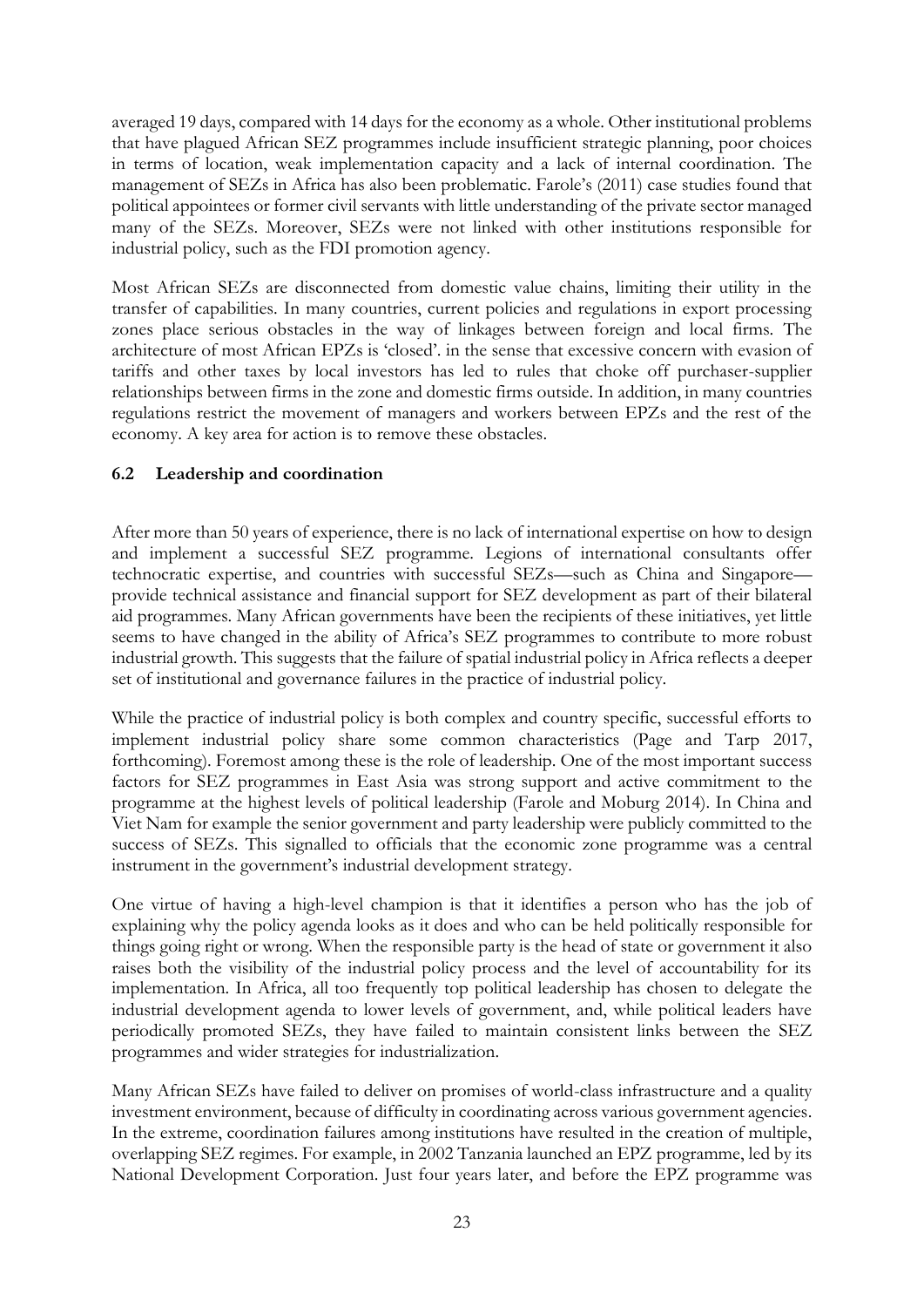operational, the government passed a law setting up an SEZ regime under the authority of the Ministry of Planning, Economy, and Empowerment. Faced with two competing programmes, the government finally enacted the Economic Zones Law of 2011, which unified the EPZ and SEZ programmes. Not surprisingly, the long delays in clarifying the institutional and regulatory regime have resulted in a slow start for SEZs in Tanzania (Kinyondo et al. 2016; McMillan et al. 2017). Ethiopia faces similar risks as municipal and national industrial parks begin to compete for clients.

The most common coordination problems occur in implementation. Frequently institutions with very different objectives and incentives fail to work together toward a common goal. For example, currently about 300 enterprises operate in Ghana's export processing zones. EPZ manufacturing firms are involved in food processing, wood and veneer processing, processing of shea nuts and oil seeds, lubricants and biofuels, garments, and the manufacture of food processing machines and spare parts. The zones also host such tradable services as data processing, telecommunications, and software development. The sheer variety of firms in the zones raises a red flag. In an economy like Ghana, clusters of firms connected along a value chain are more likely to realize significant firm-level productivity gains than geographical concentrations of unrelated firms. One reason for the heterogeneity of firms is that neither the FDI agency nor the SEZ management had a strategy for attempting to attract firms in the same or closely related value chains into the zones.

There are few African countries where central SEZ authorities have the decision-making power over regulatory activities. In Lesotho, when a one-stop-shop for investors was introduced in 2007, the physical co-location of agencies did very little to resolve the problems of facilitation, because officers still reported to their individual ministries. The head of the one-stop-shop thus had no authority to ensure that the officers worked efficiently and provided quality service (Farole 2011). In many cases, including Tanzania, Nigeria, and Kenya, the lack of a formal institutional link between agencies, such as sitting on each other's boards or forming joint committees, contributes to the operational disconnect.

To attract investment the SEZ Authority needs to be able to streamline government services (including licensing, registration, utility connections, dispute settlement, and fee setting) and resolve disputes. Governments will need to take a very hard look at how they select and support their SEZ managers. Where zone authorities have played this role effectively they, together with the Investment Promotion Agency, have enjoyed a large measure of autonomy and have most often been placed under the Office of the President or of the Prime Minister. An autonomous agency has the benefit of removing day-to-day political considerations that may distort incentives in the operation of the SEZ programme. Linking the agency to a high-level central authority facilitates coordination across various government ministries and agencies. By contrast, if the SEZ authority reports to a particular ministry such as the Ministry of Trade and Industry, other ministries have little incentive to coordinate their activities to support its aims

## **7 Summing up**

To date, Africa's experience with spatial industrial policy has been largely disappointing. Most African SEZs have failed to reach the levels of physical, institutional, and human capital needed to attract global investors. African zones have low levels of investment and exports, and their job creation impact is limited. They have few links with the domestic economy, and from the perspective of agglomeration it is notable that African SEZs have a much lower density of enterprises within the geographical boundaries of the SEZ than zones in Asia or Latin America.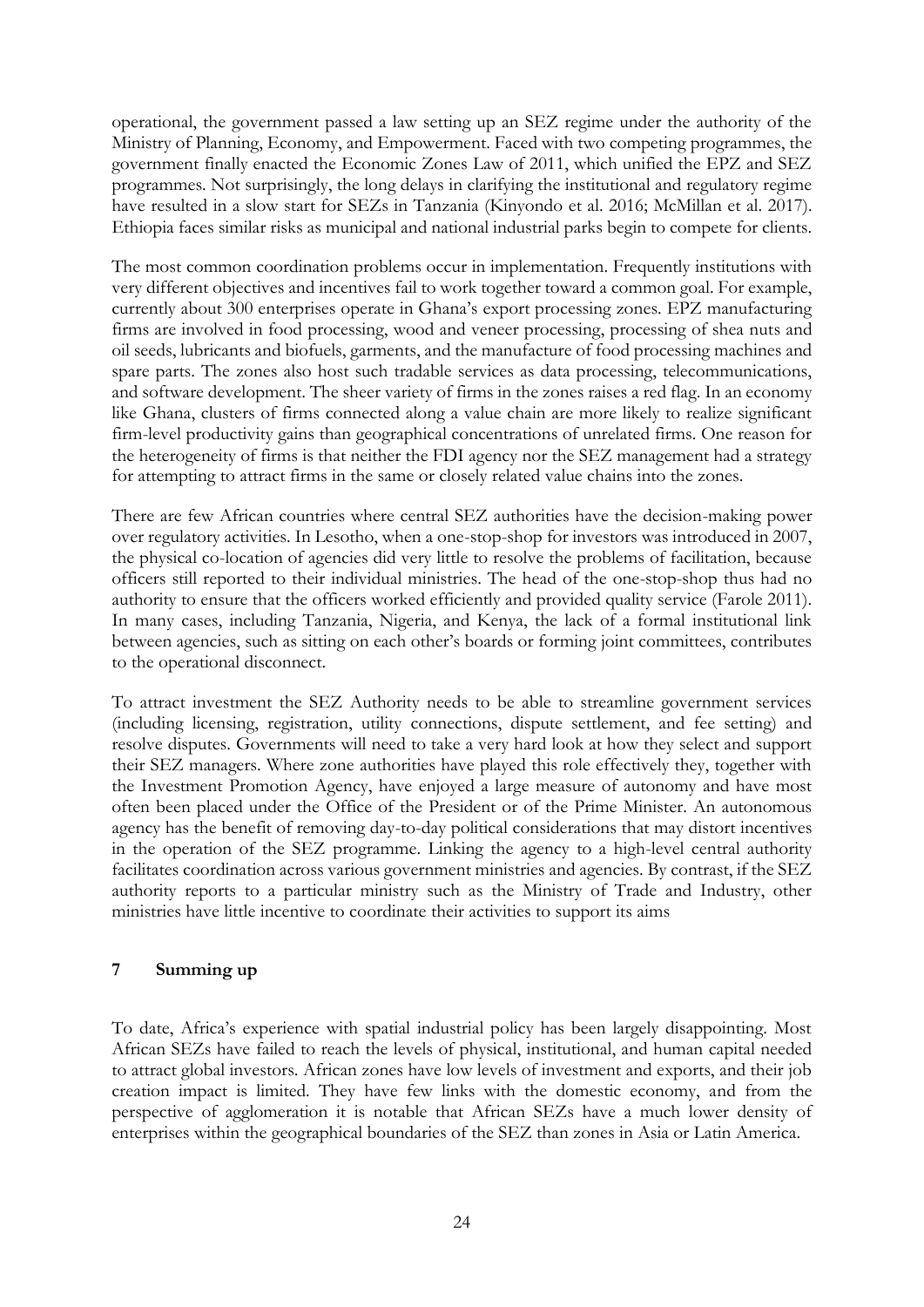To meet the region's ambitious industrial development goals, it is essential for African governments to upgrade SEZ performance to international standards. This requires much more than setting up an SEZ authority and waiting for investors to come. Many African SEZs have failed to deliver on promises of world-class infrastructure and a quality business environment, because of the difficulty in coordinating across the local and national organizations that control public services and institutions outside the zones.

Stronger leadership and better institutional coordination are essential to the future success of spatial industrial policy in Africa. The senior political leadership must own the industrial policy agenda, explain it and be willing to be held politically responsible for it. SEZ authorities must be able to work pragmatically across the whole of government to get things done. When the SEZ authority directly reports to the head of state it raises visibility, improves the capacity to resolve conflicts and enhances the level of accountability.

#### **References**

- Ayadi, M., and W. Mattoussi (2014). 'Disentangling the Pattern of Geographic Concentration in Tunisian Manufacturing Industries'. WIDER Working Paper 2014/072. Helsinki: UNU-WIDER.
- Brautigam, D., and X. Tang (2014). 'Going Global in Groups: Structural Transformation in China's Special Economic Zones Overseas'. *World Development*, 63: 78–91.
- Chete, L.N., J.O. Adeoti, F.M. Adeyinka and O. Ogundele (2014) 'Industrial Development and Growth in Nigeria: Lessons and Challenges'. WIDER Working Paper 2014/019. Helsinki: UNU-WIDER.
- Chhair, S., and C. Newman (2014). 'Clustering, Competition, and Spillover Effects: Evidence from Cambodia'. WIDER Working Paper 2014/065. Helsinki: UNU-WIDER.
- Combes, P. and L, Gobillon (2015) 'The Empirics of Agglomeration Economies'. *Handbook of Regional and Urban Economics,* 5:247-348.
- Duranton, G. and D, Puga (2004) 'Micro-foundations of Urban Agglomeration Economies'. *Handbook of Regional and Urban Economics,* 4: 2063-2117.
- Farole, T. (2011). *Special economic zones in Africa: comparing performance and learning from global experiences*. Washington, DC: World Bank.
- Farole, T. and L. Moburg (2014). 'It Worked in China, so Why Not in Africa? The Political Economy Challenge of Special Economic Zones'. WIDER Working Paper 2014/152. Helsinki: UNU-WIDER.
- Fujita, M., P.R. Krugman, and A.J. Venables (1999). *The Spatial Economy: Cities, Regions and International Trade*. Cambridge, MA: MIT Press.
- Hamada, K. (1974) 'An Economic Analysis of The Duty-Free Zone'. *Journal of International Economics*, 4(3): 225-241.
- Helsley, R.W., and W.C. Strange (1990). '[Matching and agglomeration economies in a system of](http://ideas.repec.org/a/eee/regeco/v20y1990i2p189-212.html)  [cities](http://ideas.repec.org/a/eee/regeco/v20y1990i2p189-212.html)'. *[Regional Science and Urban Economics](http://ideas.repec.org/s/eee/regeco.html)*, 20(2): 189–212.
- Howard, E., C. Newman, and F. Tarp (2016). 'Measuring Industry Agglomeration and Identifying the Driving Forces'. *Journal of Economic Geography*, 16(5): 1055–78.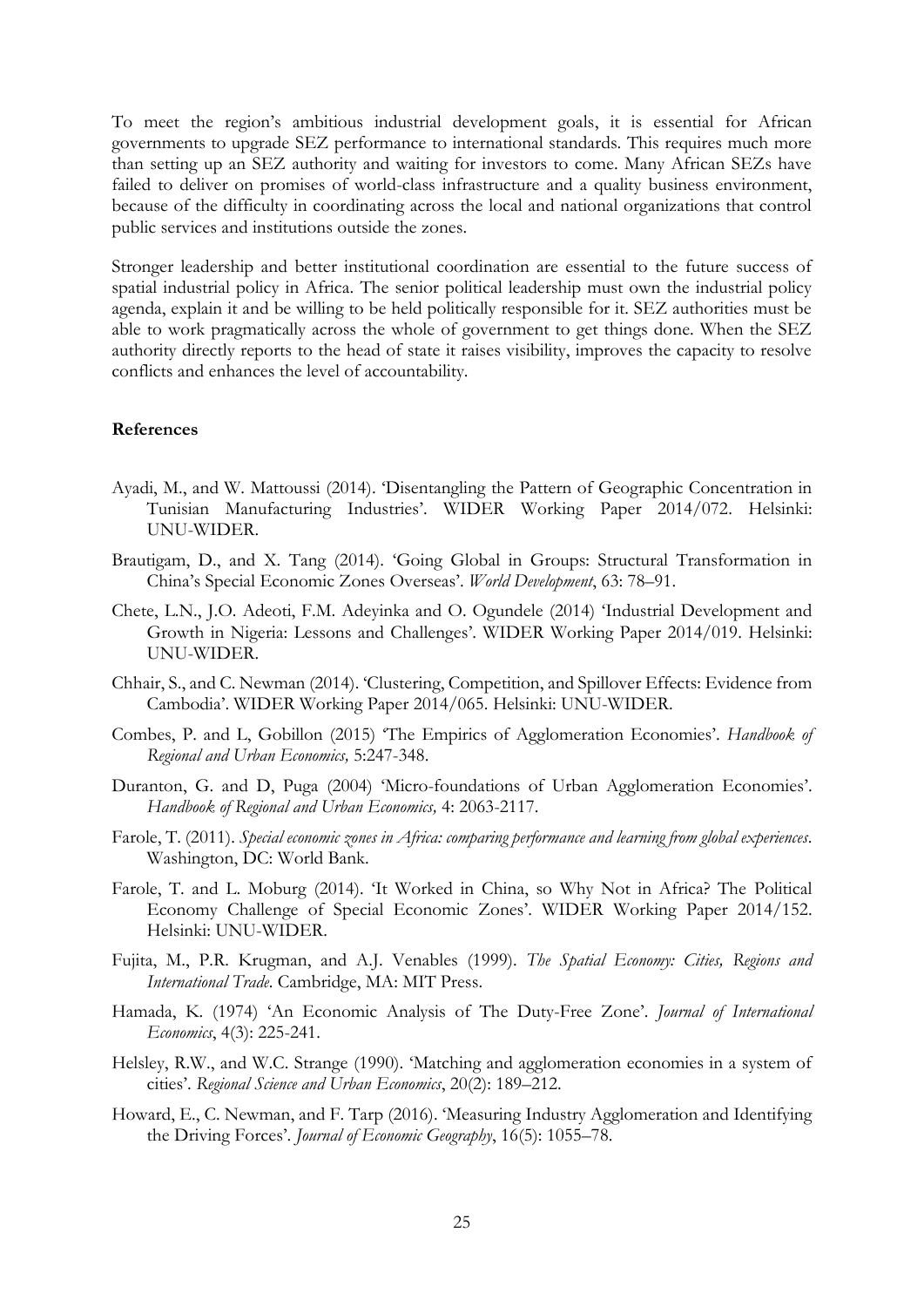- Howard, E., C. Newman, J. Rand, and F. Tarp (2014). 'Productivity Enhancing Manufacturing Clusters: Evidence from Vietnam'. WIDER Working Paper 2014/071. Helsinki: UNU-WIDER.
- Howard, E., C. Newman, and J. Thijssen (2011). 'Are Spatial Networks of Firms Random? Evidence from Vietnam'. WIDER Working Paper 2011/087. Helsinki: UNU-WIDER.
- Johansson, H., and L. Nilsson (1997). 'Export Processing Zones ss Catalysts'. *World Development*, 25(12): 2115–28.
- Kinyondo, A., C. Newman, and F. Tarp (2016). 'The Role and Effectiveness of Special Economic Zones in Tanzania'. WIDER Working paper 2016/122. Helsinki: UNU-WIDER.
- Krugman, P.R. (1991). 'Increasing Returns and Economic Geography'. *Journal of Political Economy*, 99: 483–99.
- Lin, J. (2011). 'From Flying Geese to Leading Dragons: New Opportunities and Strategies for Structural Transformation in Developing Countries'. Policy Research Working Paper 5702. Washington, DC: World Bank.
- Madani, D. (1999). 'A Review of the Role and Impact of Export Processing Zones'. Policy Research Working Paper 2238. Washington, DC: World Bank.
- Marshall, A. (1920). *Principles of Economics*. London: Macmillan.
- Miyagiwa, K.F. (1986). 'A Reconsideration of the Welfare Economics of a Free-Trade Zone'. *Journal of International Economics*, 21(3): 337–50.
- McMillan, M., J. Page, and S. Wangwe (2017) 'Unlocking Tanzania's Manufacturing Potential'. In C.S. Adam, P. Collier, and B. Ndulu (eds), *Tanzania: The Path to Prosperity*. Oxford: Oxford University Press.
- Newman, C., J. Page, J. Rand, A. Shimeles, M. Söderbom, and F. Tarp (2016a). *Made in Africa: Learning to Compete in Industry*. Washington, DC: Brookings Institution Press.
- Newman, C., J. Page, J. Rand, A. Shimeles, M. Söderbom, and F. Tarp (eds) (2016b). *Manufacturing Transformation: Comparative Studies of Industrial Development in Africa and Emerging Asia*. London: Oxford University Press.
- Overman, H.G., and D. Puga (2010). 'Labour Pooling as a Source of Agglomeration: An Empirical Investigation'. In E. Glaeser (ed.), *Agglomeration Economics*. Chicago: University of Chicago Press.
- Overman, H., and T. Venables (2005). 'Cities in the Developing World'. CEP Discussion Paper 695. London: LSE.
- Page, J. (2012). 'Aid, Structural Change and the Private Sector in Africa'. WIDER Working Paper 2012/21. Helsinki: UNU-WIDER.
- Page, J., and F. Tarp (eds) (2017, forthcoming). *The Practice of Industrial Policy: Government-Business Coordination in Africa and East Asia*. Oxford: Oxford University Press.
- Schmitz, H. (1995). 'Collective Efficiency: Growth Path for Small-scale Industry'. *Journal of Development Studies*, 31: 529–66.
- Schrank, A. (2001). 'Export Processing Zones: Free Market Islands or Bridges to Structural Transformation?'. *Development Policy Review*, 19(2): 223–42.
- Siba, E., M. Söderbom, A. Bigsten, and M. Gebreeyesus (2012). 'Enterprise Agglomeration, Output Prices, and Physical Productivity: Firm-Level Evidence from Ethiopia'. WIDER Working Paper 2012/085. Helsinki: UNU-WIDER.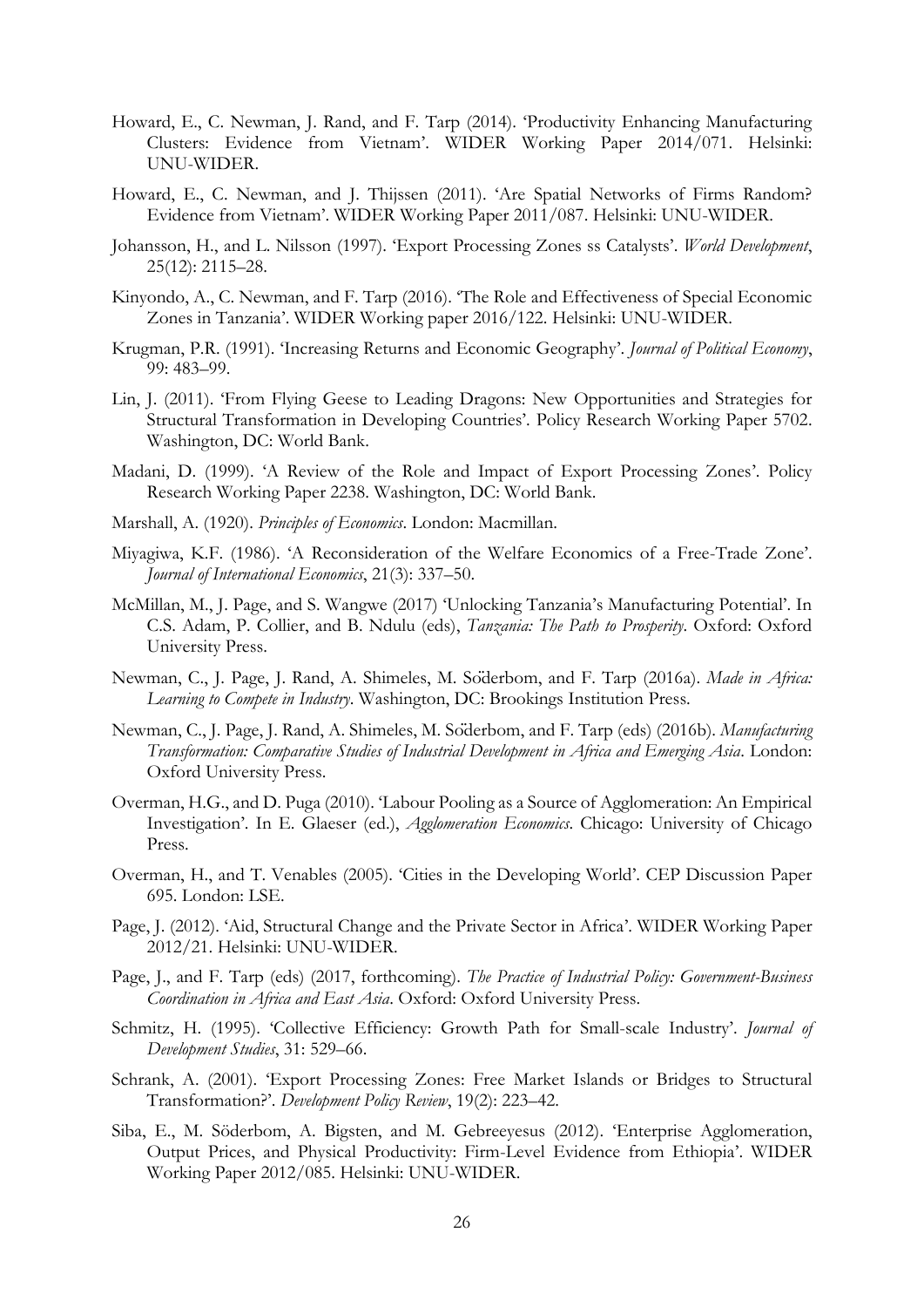Sonobe, T., and K. Otsuka (2006). *Cluster-Based Industrial Development: An East Asian Model*. Basingstoke: Palgrave Macmillan.

Sutton, J. (2012). *Competing in Capabilities: The Globalization Process*. Oxford University Press.

World Bank (2009). *World Development Report 2009*. Washington, DC: World Bank.